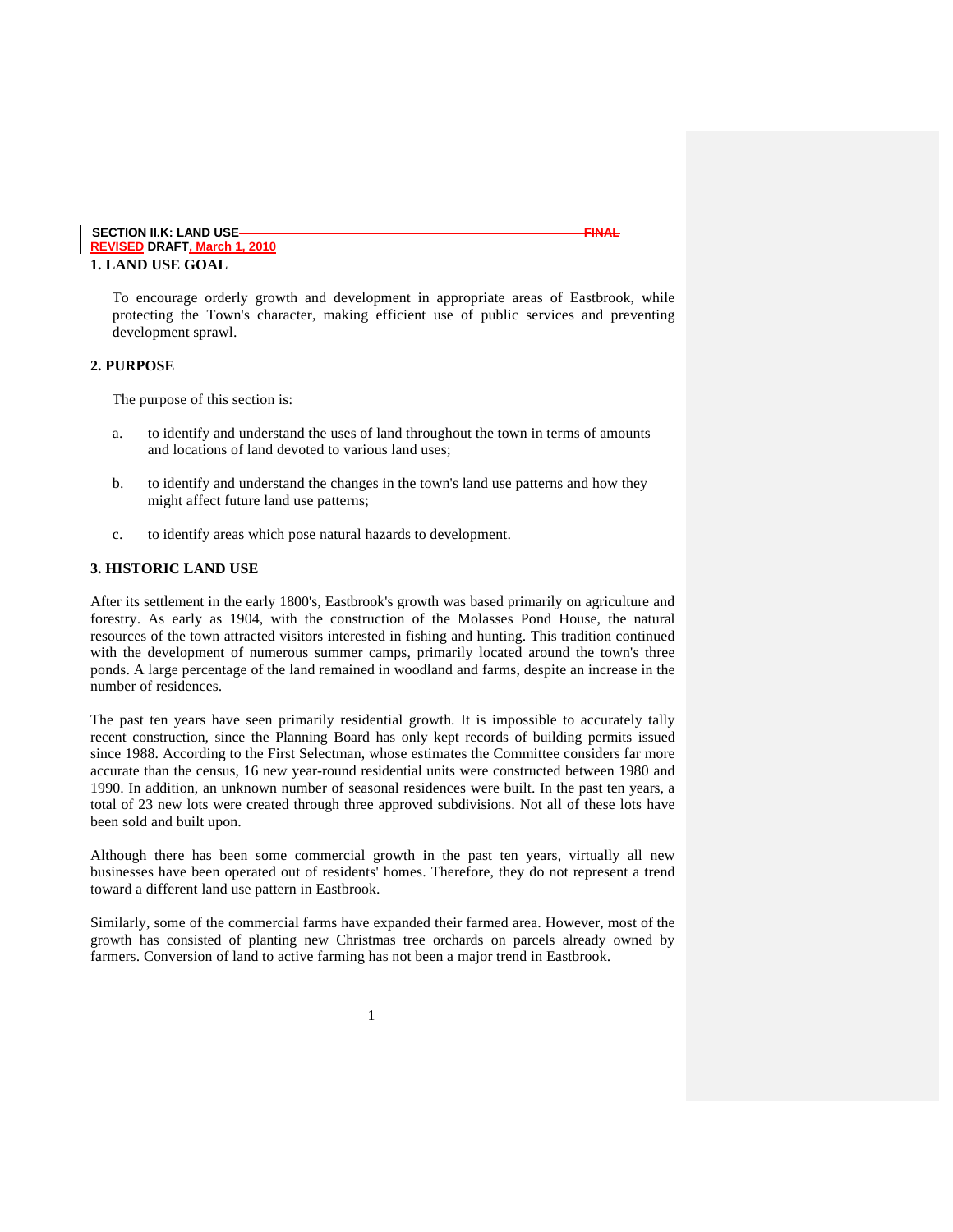The most dynamic changes in land use in Eastbrook have revolved around Diamond Occidental's leased land around Molasses Pond. In 1989, Diamond put up for sale 90 lots it had previously leased to camp owners. Approximately 75% of these lots have been sold to former lessees. In addition, Diamond Occidental has indicated that it may remove some of their land from Tree Growth.

#### **4. EXISTING LAND USES**

#### **a. Inventory**

#### **1. Land Use Records**

Although Eastbrook's land use records are by no means complete, based on aerial photographs, windshield surveys, and Committee members' knowledge, it is possible to obtain a general overview of the land use of the town, and to generate an approximate land use map. Existing land use areas and locations in Eastbrook are mapped on Map \_\_\_: Existing Land Use. Figure K.1 shows approximate acreage of various types of land use. Previous sections of this plan, including Housing, Agricultural and Forest Resources, and Recreation also deal with specific issues of land use in more detail**.** 

#### **2. Undeveloped Land**

Over 50% of the Town of Eastbrook is covered with commercial forest property which falls under the Tree Growth Tax Law. This land belongs to three owners: Diamond Occidental, Champion International, and Wayne French. An additional 17% is made of pond surfaces and the Lyle Frost Wildlife Management Area. The remaining land, approximately 8000 acres, is privately owned. Much of this privately owned land is also undeveloped. Some is farmed (see Section II.J: Forest and Agricultural Resources) or kept as woodlots.

#### **3. Developed Land**

Most of the development in Eastbrook is single-family residential; there are approximately 150 yearround and 270 seasonal residences. There are no multifamily units in the town. There is one small store and around twenty home-based businesses, such as contractors, loggers and a bed and breakfast reservation service.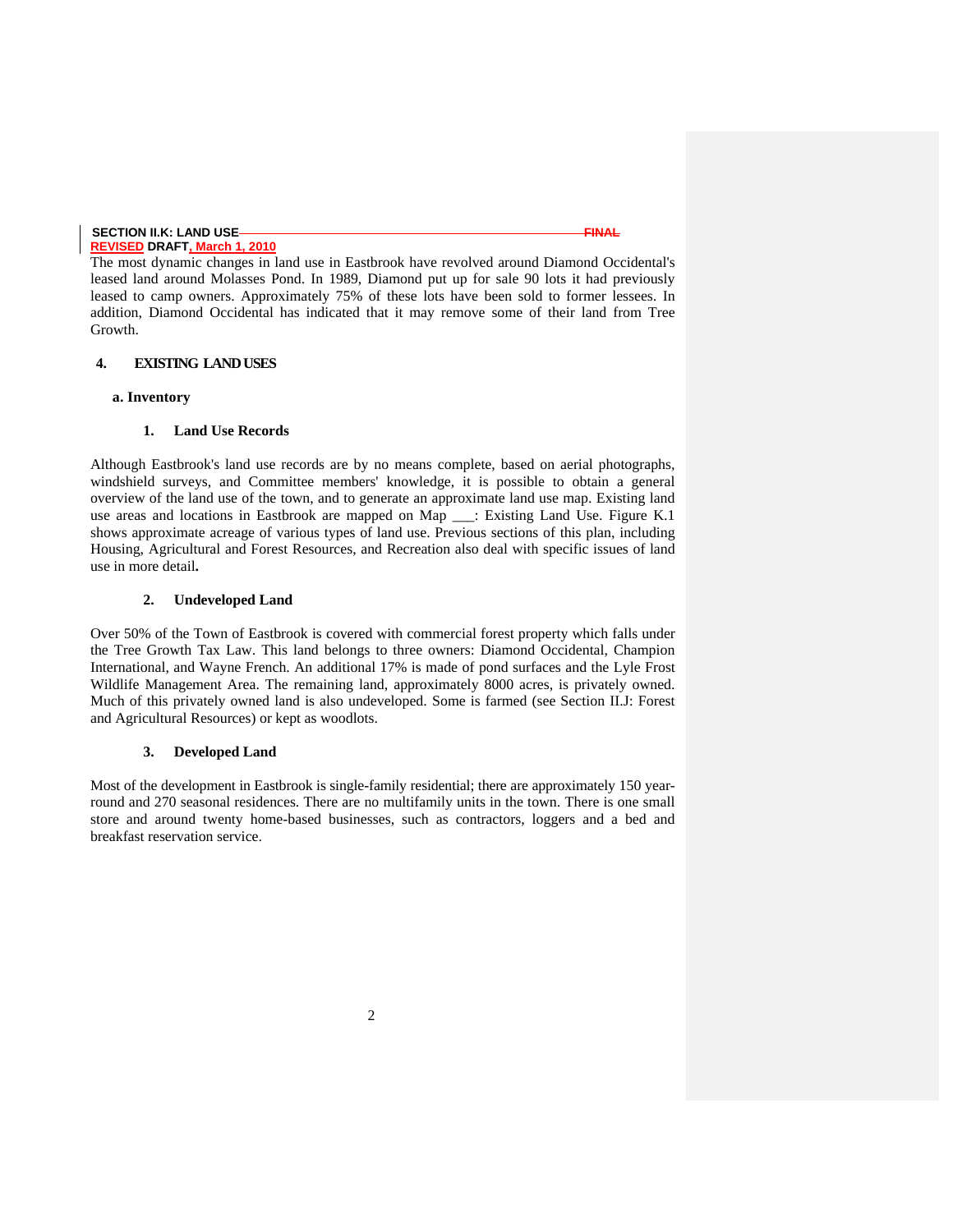| <b>FIGURE K.1</b><br>EASTBROOK LAND OWNERSHIP BY USE<br><b>APPROXIMATE NUMBER OF ACRES</b> |         |            |
|--------------------------------------------------------------------------------------------|---------|------------|
|                                                                                            | Acreage | Percentage |
| Lyle Frost WMA (including Scammon Pond<br>surface)                                         | 1818    | 7.9        |
| Pond Surface (excluding Scammon)                                                           | 2180    | 9.5        |
| Tree Growth Tax Parcels                                                                    | 11.940  | 51.8       |
| Other                                                                                      | 7102    | 30.8       |
| Total                                                                                      | 23,040  | 100.0      |

#### **b. Planning Implications: Existing Land Use Patterns**

The vast majority of Eastbrook, as shown above, is covered in woods, ponds, and blueberry fields. Compared to many towns, only a small portion is developed, and nearly all of that development is either seasonal homes or single family housing. These conditions combine to create the rural character of the town.

According to the Opinion Survey, it is very important to the residents of Eastbrook that the town preserve the current land use patterns which contribute to the rural character of the community. The Land Use Plan (Section VII) has been developed with this goal in mind. It is important that this Land Use Plan be implemented through ordinance revisions and that it be updated every five years.

### **5. NATURAL AREAS POSING PHYSICAL RESTRICTIONS TO DEVELOPMENT**

### **a. Inventory: Natural Areas Posing Physical Restrictions to Development**

There are several types of areas which occur naturally which pose physical restrictions to development. In these areas, development may be endangered by natural hazards, such as floods, or may damage the environment. Physical restrictions to development include poor soils, steep slopes and flood hazard zones. These areas are shown on Map #13: Physically Restricted Land.

### **1. Soils Unsuitable for Septic Systems**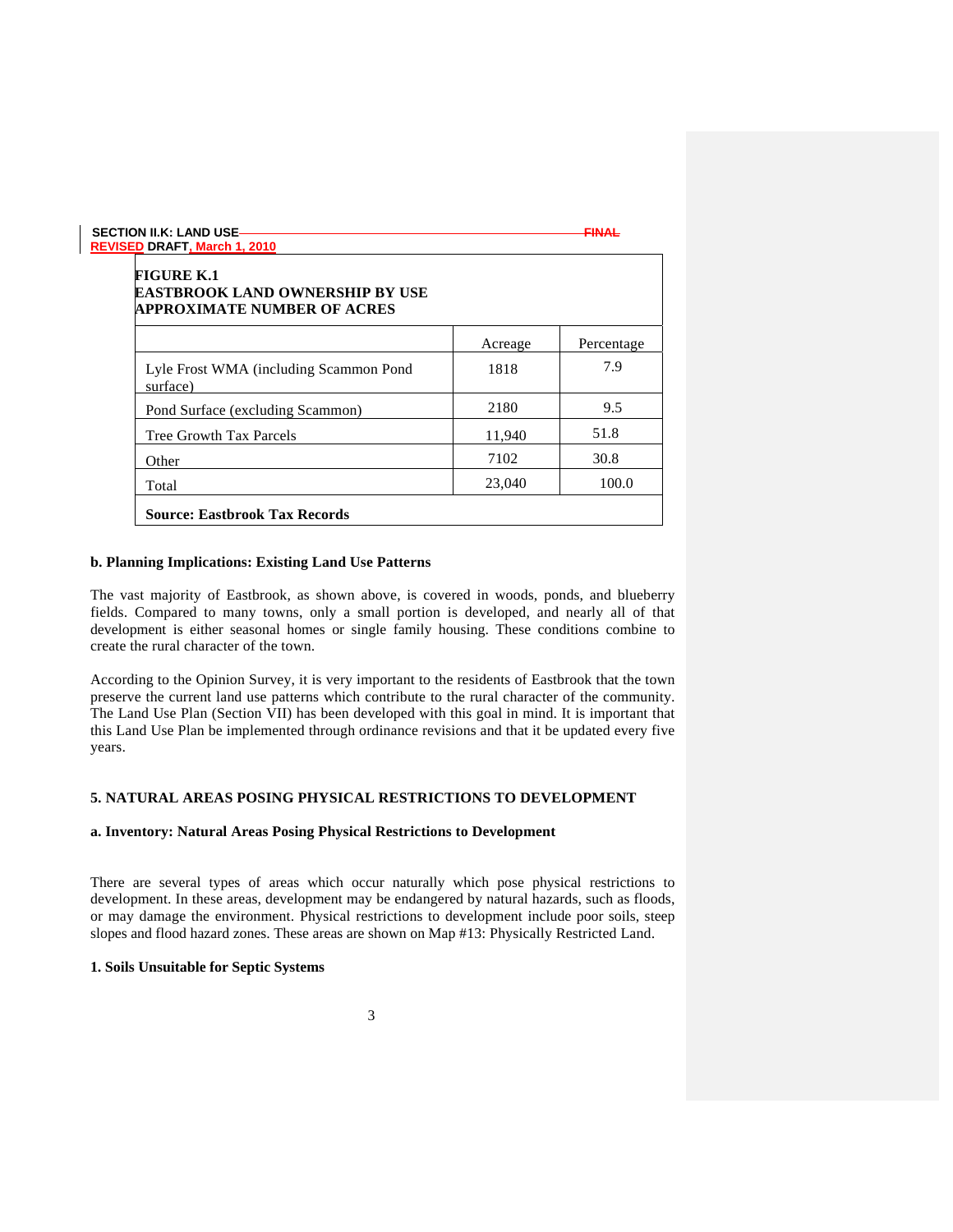# **SECTION II.K: LAND USE FINAL**

### **REVISED DRAFT, March 1, 2010**

Since there are no centralized wastewater treatment facilities in Eastbrook, most residences utilize septic systems. Some kinds of soils are appropriate for septic systems; others are not. Septic systems in unsuitable soils are likely to fail, possibly contaminating ground or surface waters. For this reason, the plumbing code specifies soil requirements for new septic systems.

A medium intensity soils survey of Eastbrook's soils was completed by the Soil Conservation Service in 1966. This information is considered accurate to the nearest only fourteen acres. Therefore while adequate for general community planning purposes, it is not suitable for the planning and designing of specific developments.

For general community planning purposes, the information provided by the Soil Conservation Service's medium intensity soils survey was analyzed to determine those soils which present the least constraints/limitations on future growth and development. To accomplish this analysis, soils were ranked for development suitability by the Hancock County Soil Conservation Service according to limitations such as high water tables, shallow depths to bedrock, poor drainage, low strength, frequent flooding, and steep slopes. Figure K.3 lists all soils in Eastbrook, profiling their suitability for development. Hydric soils, which are typically wetlands or floodplains, are mostly unsuitable for residential housing, and have also been indicated on Figure K.3. Maps of the county soil survey are available either at the Hancock County Soil Conservation Service or from the Selectmen or Planning Board of the Town of Eastbrook.

Map #13: Physically Restricted Land shows areas with soils unsuitable for septic systems, according to the Maine State Plumbing Code. It shows that most of Eastbrook is suitable for septic systems.

#### **2. Steep Slopes**

In addition to these areas already discussed, one primary environmental limitation to development is topography; more specifically, the slope of land. In general most land use activities encounter serious problems and significant additional construction and maintenance costs when located on slopes greater than fifteen percent (15%). The Maine State Plumbing Code prohibits new septic systems on slopes greater than fifteen percent.

There are several small areas in Eastbrook with slopes of greater than fifteen percent; these have been included on Map #13: Physically Restricted Land as having a physical restriction to development. Although construction in these areas may be possible, devising appropriate wastewater disposal and erosion control would pose significant challenges to the developer.

#### **3. Floodplains**

Floodplains are especially unsuitable for development because they can reasonably be expected to be covered at some time by floodwater. The enormous public costs involved in flood damage and flood control nationwide resulted in the establishment of a national Flood Insurance Program which helps the victims of floods to rebuild their homes and businesses and which reduces the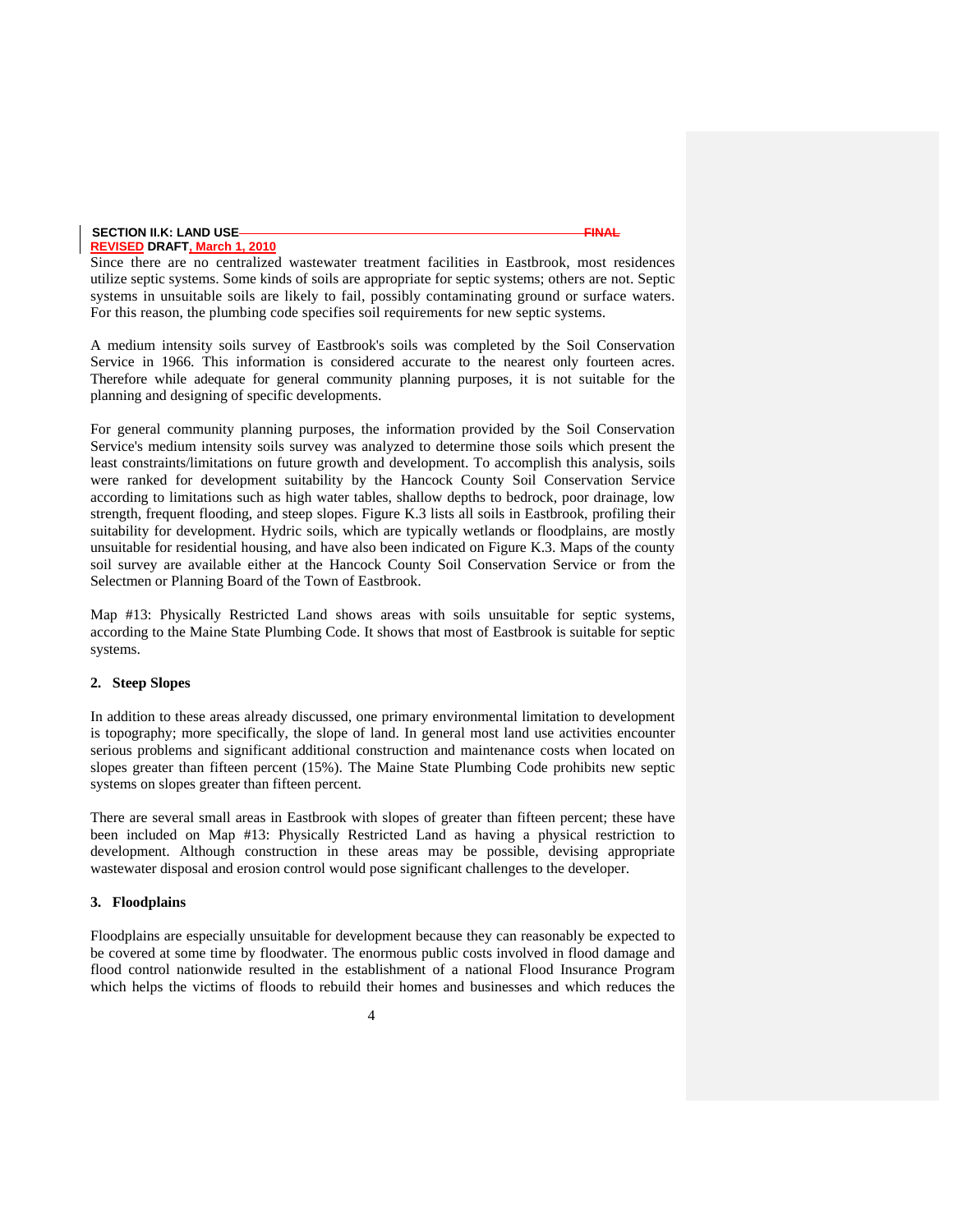future risk of flood losses. The Town of Eastbrook voted in 1990 to participate in the Flood Insurance Program; however, due to technicalities, the town was suspended from the Program. Eastbrook fully expects to rejoin the NFIP in 1991. Under this Program, the Town will adopt an ordinance which sets forth constructions standards for development in Flood Hazard Zones.

The Flood Hazard Areas identified under the National Flood Insurance Program are shown on Map #13: Physically Restricted Land as having a physical restriction to development due to the risks associated with periodic flooding. The maps show the area of 100 year flood, known as "A Zones." Although the maps are considered by the town to be inaccurate, they should be used until a remapping takes place.

#### **4. Ridgelines and Hilltops**

A review of topographical maps shows that Eastbrook has many hilltops and ridgelines. Development on these features poses several challenges. First, these sites may be difficult for emergency vehicles to reach if they are in a remote location. Second, soils are frequently shallow making it difficult to install a septic system or well. Third, ridgeline development often disrupts scenic views. This means that development on ridgelines should be subject to detailed review guidelines.

An emerging issue facing Eastbrook is large-scale wind generation facilities. These are uses that can only be located in areas where there is a regular supply of wind. This is usually on hilltops and ridgelines. Areas with high wind generation potential are shown at: http://www.hcpcme.org/eastbrook/index.htm .

Due to noise, shadow flicker. and visual impacts, large-scale wind generation facilities are best located away from residential areas. The exact distance should be based in part on how far sound travels. This will involve a sound assessment prepared by qualified professionals. Locations should also be based on visual impacts. It is important that facilities are located in a manner that minimizes disruptions of scenic views of statewide or local importance.

#### **b. Planning Implications: Natural Areas Posing a Hazard to Development**

Because of the difficulty of building and maintaining appropriate wastewater treatment systems in areas with poor soils, development should be discouraged in areas with soils unsuitable for septic systems. If any development is allowed in these areas, it should be carefully regulated, with careful attention given to accelerated surface water runoff and erosion.

The Town should be sure to acquire digitized soil suitability maps once they have been prepared by the Hancock County Regional Planning Commission and use them as general references, recognizing their limitations, for planning purposes.

Because of the potential for loss of life and property during floods and the enormous costs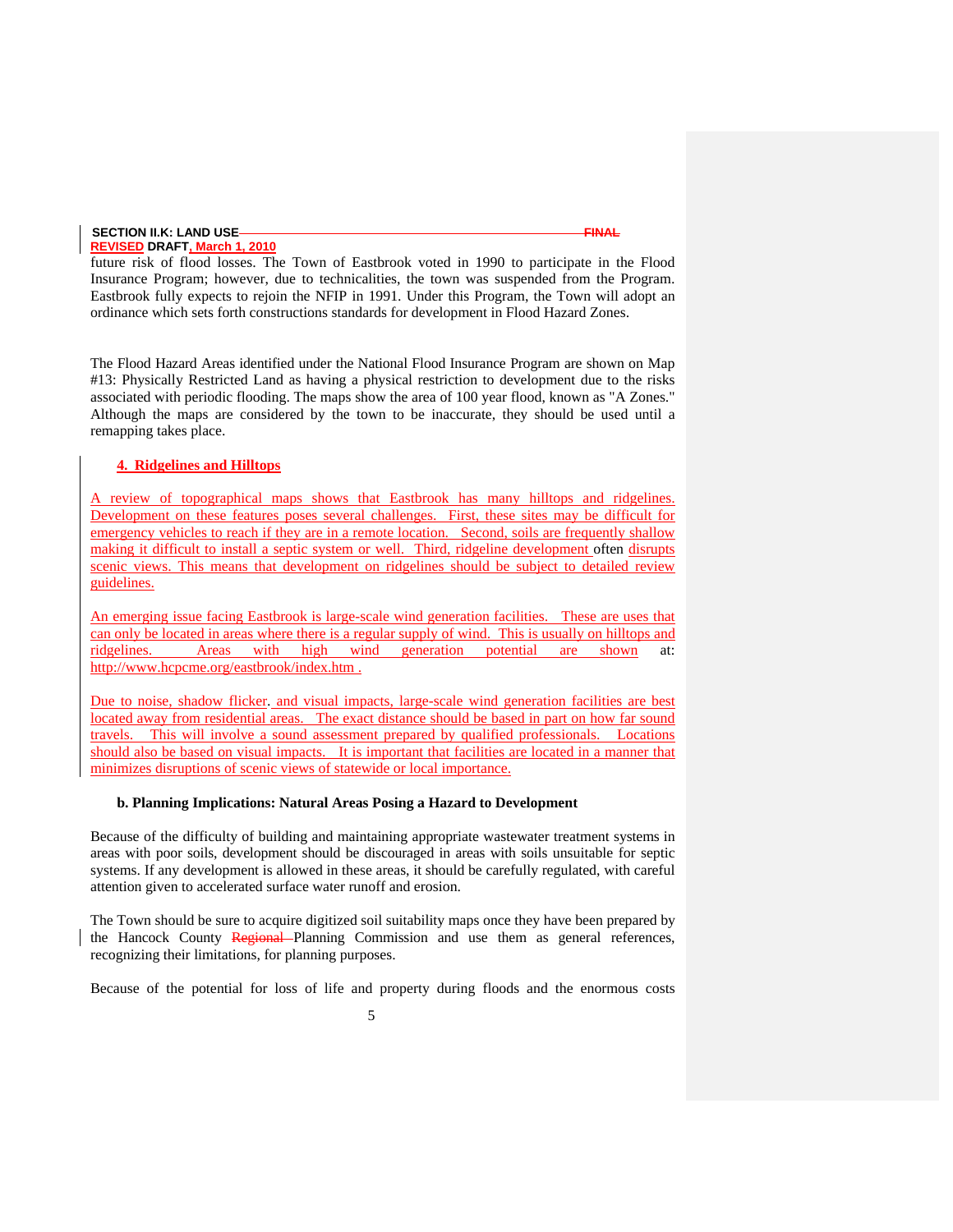involved in cleanup and rebuilding after floods, further **development in** floodplains should be avoided and only compatible, non-intensive uses permitted. Existing development and incompatible land use activities in flood areas should not be allowed to expand or should be amortized for their eventual elimination to the maximum extent feasible.

Although development may be feasible in some areas designated by the "Natural Areas Posing a Hazard to Development" map, this map should be used for general planning purposes. Eastbrook should not plan for its growth area to be concentrated in poor soils, steep slopes or floodplains. Due to their noise, shadow flicker, and other impacts large-scale wind generators are not a suitable use in growth areas. They should be confined to rural areas where there is little likelihood of residential development.

However, since development decisions are made on a site by site basis, since specific regulations exist for development in these areas and since the available maps are inaccurate, the Land Use Plan does not prohibit all development in all of these areas.

### **76. REGIONAL PLANNING IMPLICATIONS FOR LAND USE**

Because land use activities affect the environment in surrounding towns as well, the State of Maine has imposed several land use regulations on all municipalities. State regulations on shorelands, septic suitability, water quality, lot sizes, wetlands, floodplains, and protection of endangered species all must be considered in the land use policies of a municipality.

The primary regional land use issue in Eastbrook is water quality in its ponds. In the Water Resources section (Section I1G), a watershed management program is proposed. This program would control the runoff of pollutants, particularly phosphorus, from towns development within sensitive ponds' watersheds. Because parts of these watersheds lie in other towns, neighboring towns should be encouraged to adopt the same standards to protect the quality of Eastbrook's ponds.

Another regional land use issue is large-scale wind energy development. This is likely to occur primarily in the adjoining unorganized territories. The town may want to coordinate its review of any large-scale wind energy project that crosses town boundaries with the state agencies responsible for development review in the unorganized territories. If there is a project that also locates in an adjoining organized town, the Eastbrook planning board would probably want to coordinate its review with the planning board in the adjoining town.

#### **87. EXISTING LAND USE RESTRICTIONS**

#### **a. Eastbrook Land Use Guidance Ordinance**

Revised in 1990, this ordinance establishes three shoreland zones in Eastbrook. These zones are shown on Map #12: Existing Zoning. Those three shoreland zones are: Resource Protection, Shoreland Residential, and Rural Residential. The ordinance proscribes lot sizes, use, and development standards for those zones.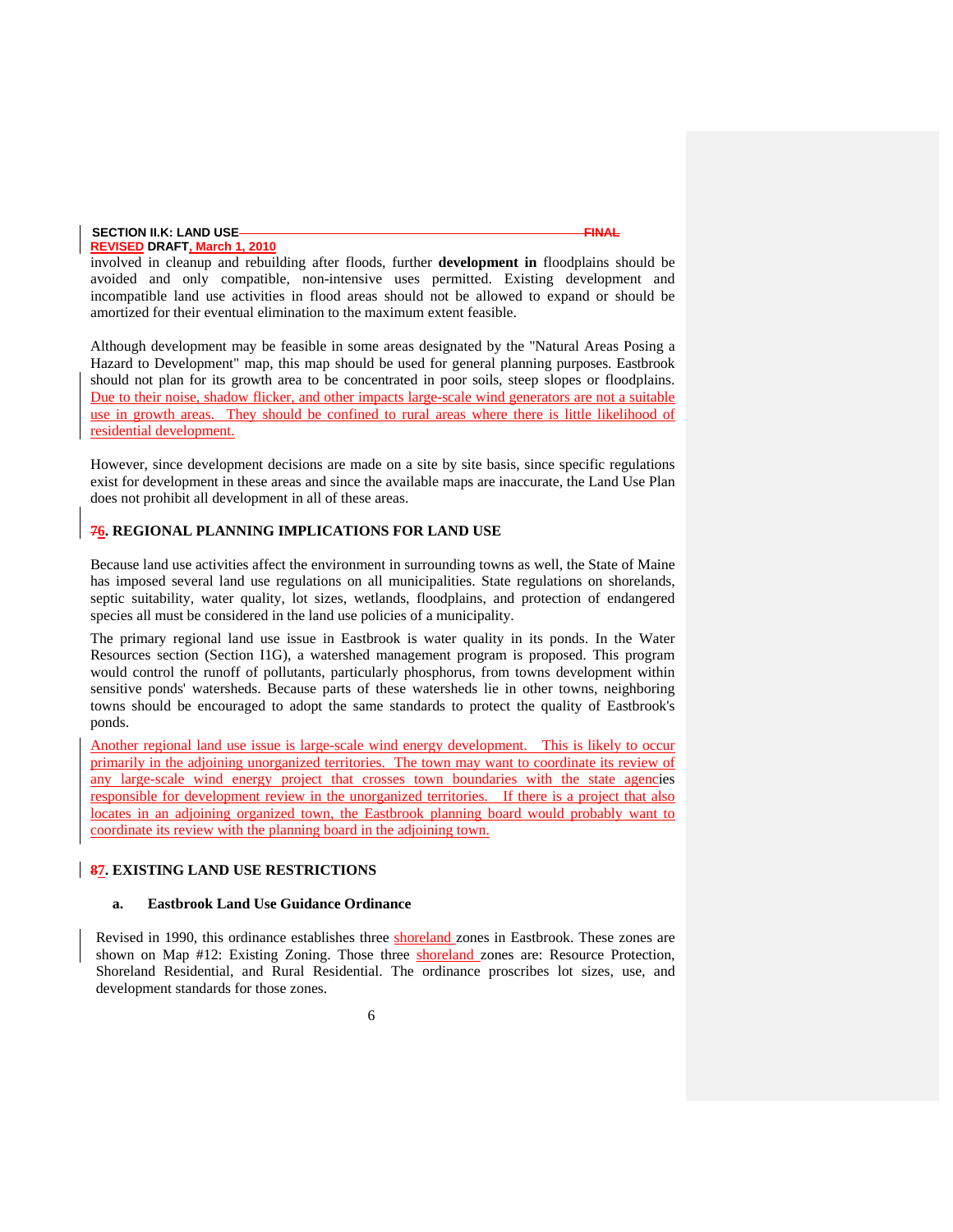The Resource Protection District consists of all mapped wetlands, slopes over 25%, floodplains, and the Wildlife Management Area. The Shoreland Residential Area consists of all shorefront (250 foot width, excluding wetlands, with the exception of one patch of streamfront/wetland). The rest of the town is zoned Rural Residential.

Nearly all structures and development are forbidden in the Resource Protection District. Most uses, structures, and development requirements are the same for Shoreland and Rural districts with two primary exceptions first, many uses in Shoreland areas require special Planning Board permission, and second, shoreland lots must be 80,000 square feet while Rural lots may be 40,000 square feet.

### The inland zones are the:

- 1. **Groundwater Protection Overlay District:** it includes the town's identified sand and gravel aquifers and all land with 500 feet of their mapped boundaries.
- **2. Forest Resources Protection District:** it covers any land registered under the Tree Growth Law at the time of adoption of the ordinance.
- 3. **Village Center/Historic Preservation District:** it includes all land not expressly zoned in the other zoning classifications that lies within an area 500 feet from both sides of Route 200 from the Grange Hall property to Mill Stream (for details see the zoning map).
- **4. Roadside Rural Residential District:** this zone consists of all land within 500 feet of Route 200 that is not within the other zones
- Rural Residential District: this zone includes all other land that is not specifically designated in one of the other zones.

### **b. Eastbrook Subdivision Ordinance**

Revised in 1990, this ordinance established guidelines for the subdivision of parcels of land.

### **c. Eastbrook Flood Plain Management Ordinance**

Adopted in 1990, this ordinance serves to limit development in flood hazard areas. This ordinance satisfies state requirements for Flood Plain Ordinances. However, as mentioned above, the town must re-adopt an Ordinance in 1991 to rejoin the National Flood Insurance Program. Due to inadequate mapping and designation of flood plains, however, the effect of the ordinance is limited. The federal government will map the floodplains in Eastbrook in more detail according to a federal schedule.

### **d. Planning Imprecations: Existing Land Use Restrictions**

7

- **Formatted:** Underline **Formatted:** Bullets and Numbering **Formatted:** Indent: Left: 0.6" **Formatted:** Underline **Formatted:** Bullets and Numbering **Formatted:** Underline **Formatted:** Bullets and Numbering
- **Formatted:** Indent: Left: 0.6" **Formatted:** Underline **Formatted:** Bullets and Numbering

**Formatted:** Bullets and Numbering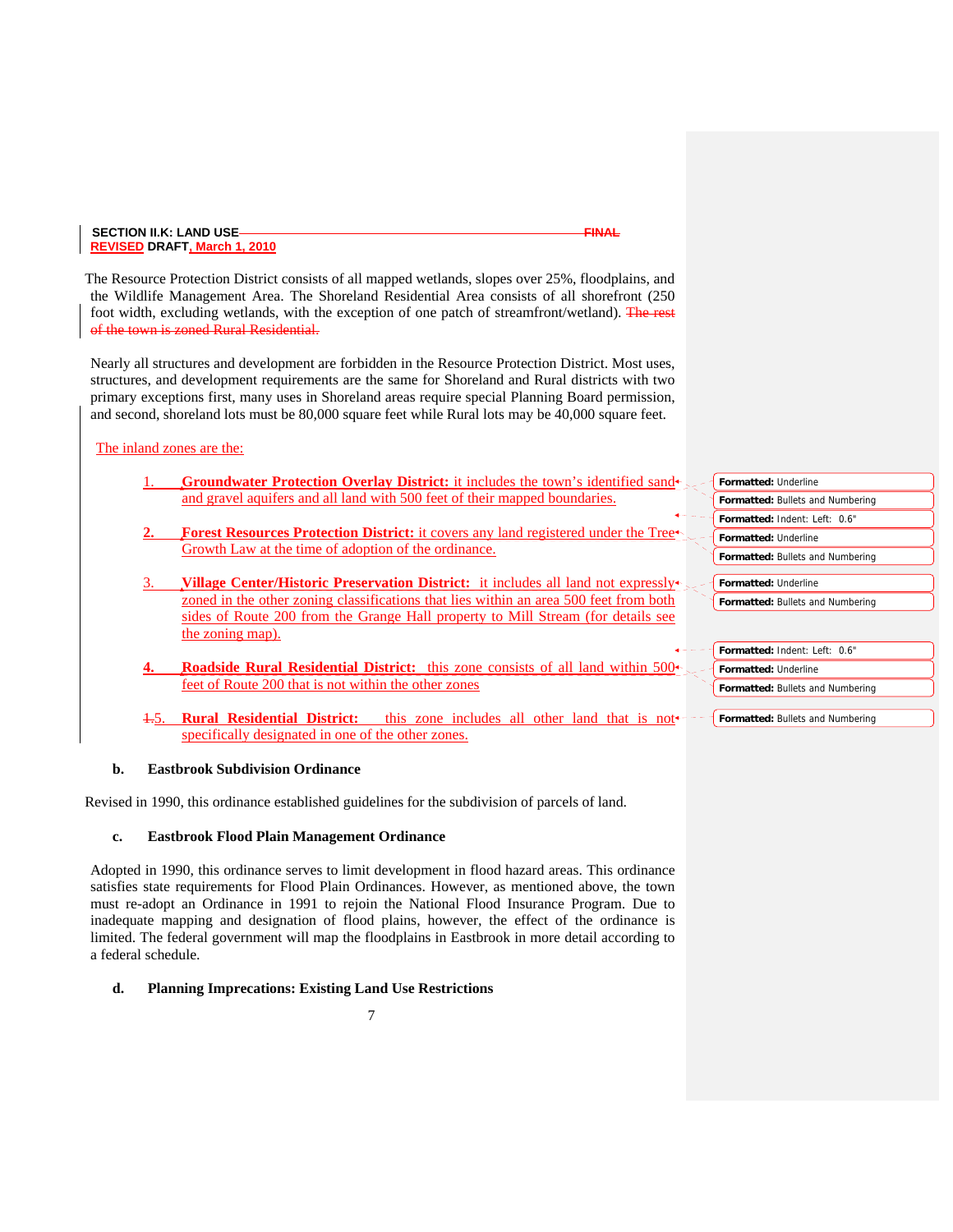Since this plan was drafted in 1990, the town of Eastbrook has made substantial revisions to its land use ordinances. Overall, they are adequate to manage growth in town. One specific deficiency is wind energy facilities. There are no provisions for either small wind energy systems (those for primarily single-family residential use) or large-scale commercial projects.

The ordinances need to have provisions for the various types of wind energy systems. The recommendations on specific standards are addressed in the Growth Management Policies Land Use Plan sections of this plan.While Eastbrook's ordinances are adequate for present needs, they would not serve to guide the town in periods of rapid growth. The Land Use and Subdivision Ordinances, specifically, do not currently reflect the concerns for the location and type of growth discussed throughout this comprehensive plan. The town should consider their revision consistent with the recommendations of the Land Use Plan, Section VII.

**Formatted:** Line spacing: single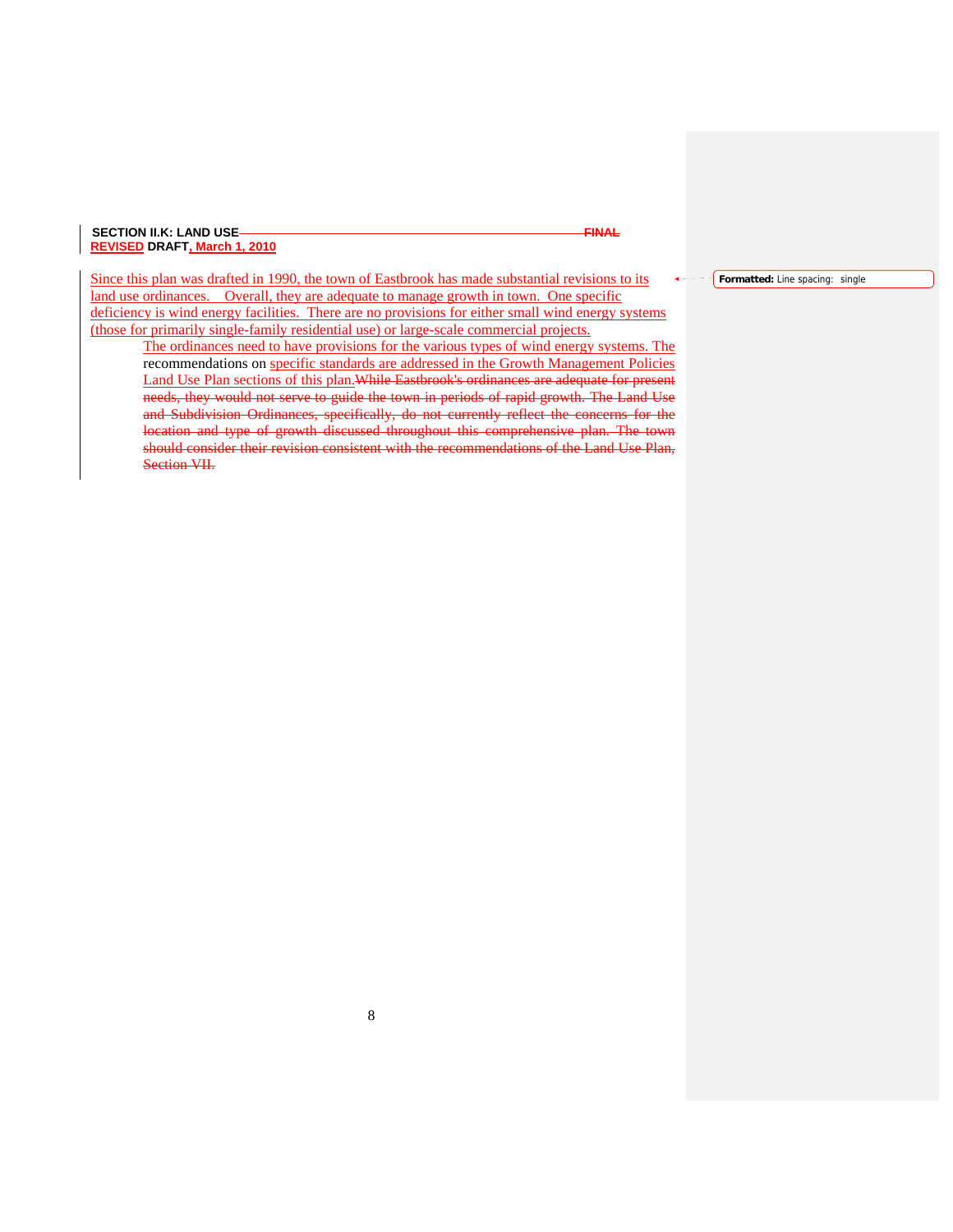### **Eastbrook Comprehensive Plan: Existing Land Use Chapter, August 5, 2010 draft**

#### **Formatted:** Line spacing: single

### **8. LAND USE RECOMMENDATIONS**

#### **a. Land Use Management Policies**

Given the limitations on future growth and development posed by environmental constraints found to occur in Eastbrook,

"This is the policy of the Town of Eastbrook to adopt and periodically update an official Land Use Map which designates areas for future growth and development, areas where the rural character of the community weill be protected and enhanced, and which protects vulnerable natural resources from the adverse impact of development, as part of the Town's adopted Comprehensive Plan."

"To adopt and enforce Land Use Regulations which direct future growth and development in areas identified as suitable and appropriate for such growth, and restrict future growth and development in areas where such activities have the potential of adversely affecting identified vulnerable natural resources, as recommended In the Town's adopted Comprehensive Plan."

#### **b. Land Use Growth Management Actions To implement the Policies stated above, it is recommended that the Town of Eastbrook:**

- 1. Prepare and maintain an official Land Use Map designating the recommended Growth and Rural Areas contained in the Section of the Comprehensive Plan.
- 2. Update its Zoning and Subdivision Ordinances to implement the dimensional, design, locational, and performance recommendations contained in the Proposed Land Use Plan and address the needs of wind energy facilities.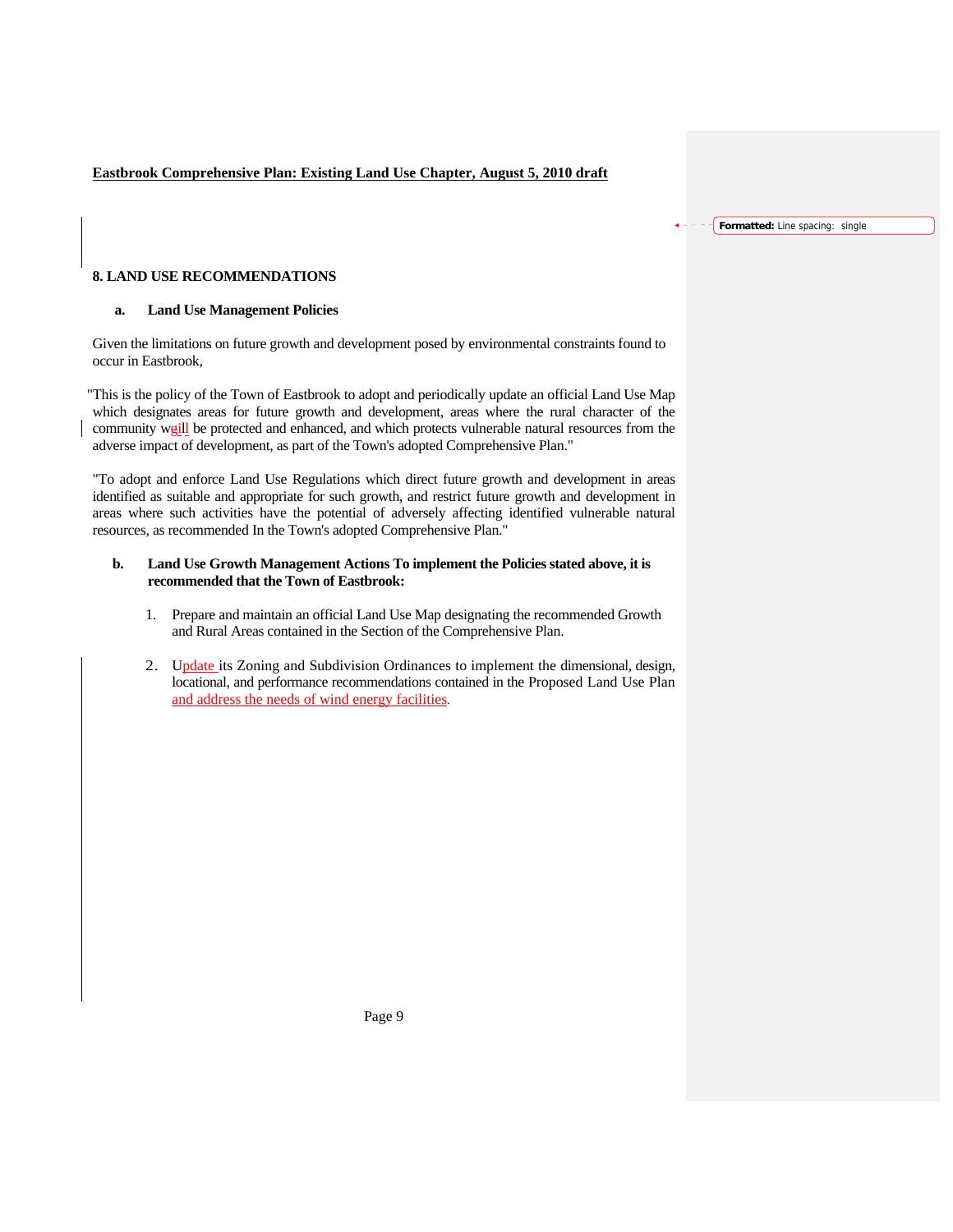### **SECTION III: GROWTH MANAGEMENT POLICIES & IMPLEMENTATION STRATEGIES**

#### **A. INTRODUCTION**

This section synthesizes the recommendations developed in the various Inventory and Analysis subsections. The policies in this section are intended to provide the Town of Eastbrook with coordinated framework for local public policy from which to address the problems, opportunities, and needs identified in this Plan.

The various Growth Management Policies are followed by recommended activities to be initiated and completed by the Town of Eastbrook to ensure the stated policies are implemented. These strategies contain specific activities, identify the parties responsible for carrying them out, and assign a time frame for starting and completing the activity, and estimated costs and sources of funding for each activity. It must be noted that the estimated costs are subject to further refinement and require approval by voters at a town meeting, prior to any major expenditures are made.

### **B. LOCAL GROWTH MANAGEMENT PLANNING POLICY AND IMPLEMENTATION STRATEGIES**

#### **It is the policy of the Town of Eastbrook:**

"To monitor actively the size, characteristics and distribution of its population and incorporate such information into all relevant public policy decisions, including the remaining policies contained in the Comprehensive Plan and the Plan's periodic update."

In order to implement its local Growth Management Policy, Eastbrook will take the following actions:

1. All available population estimates and population characteristics from federal, state and regional agencies, will be collected, maintained in appropriate files, and made available for day to day policy and planning decisions and used for future revisions of this plan.

| Start Date:             | 1991                                    |
|-------------------------|-----------------------------------------|
| <b>Completion Date:</b> | On going                                |
| Responsibility:         | <b>Comprehensive Planning Committee</b> |
| <b>Estimated Cost:</b>  | \$100 per year                          |
| Sources of Funding:     | Local Funds                             |
|                         |                                         |

2. The number of seasonal residents of Eastbrook, particularly on the shorefront property, will be counted in order to estimate their impact on the town's road, services and natural resources.

| <b>Start Date:</b>      | 1992                             |
|-------------------------|----------------------------------|
| <b>Completion Date:</b> | 1992                             |
| Responsibility:         | Comprehensive Planning Committee |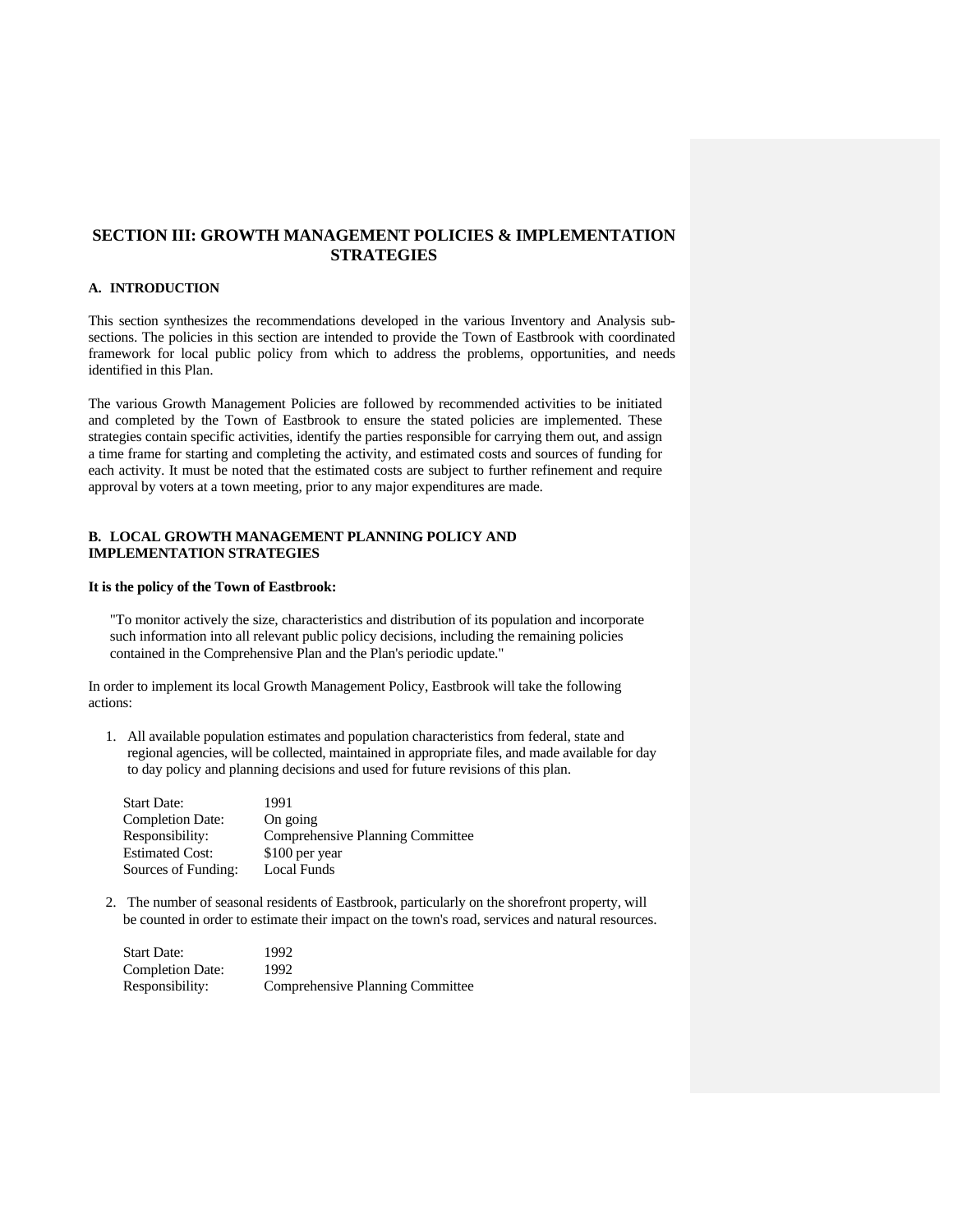Estimated Cost: \$500 Sources of Funding: State Implementation Grant / Local Matching Funds

#### **C. LOCAL ECONOMIC DEVELOPMENT PLANNING POLICY AND IMPLEMENTATION STRATEGIES**

#### **It is the policy of the Town of Eastbrook:**

"To support actively and participate in appropriate State and Regional Economic and Business programs which enhance the Town's economic well being and increase job opportunities for local residents."

In order to implement its Economic Development Planning Policy, Eastbrook will take the following actions:

1. The town will actively participate in regional economic development efforts which benefit the town's economy, yet do not negatively affect its environment and rural character.

| <b>Start Date:</b>      | 1991                                         |
|-------------------------|----------------------------------------------|
| <b>Completion Date:</b> | On going                                     |
| Responsibility:         | Selectmen I Comprehensive Planning Committee |
| <b>Estimated Cost:</b>  | \$0                                          |
| Sources of Funding:     | N.A.                                         |

2. Create opportunities for appropriate economic growth through Land Use Ordinances which encourage commercial growth which is compatible with the rural lifestyle of Eastbrook will be developed.

| Start Date:             | 1992                                                           |
|-------------------------|----------------------------------------------------------------|
| <b>Completion Date:</b> | 1992.                                                          |
| Responsibility:         | Planning Board / Comprehensive Planning Committee / Consultant |
| Estimated Cost:         | \$12,500 (sum includes all ordinance work)                     |
| Sources of Funding:     | State Implementation Grant 1 Local Matching Funds              |

#### **D. LOCAL HOUSING POLICIES AND IMPLEMENTATION STRATEGIES**

#### **It is the policy of the Town of Eastbrook:**

"To encourage the construction and maintenance of decent and affordable housing for all of its citizens."

"To support Federal, State, Regional, and Local programs, both public and private, directed at providing decent and affordable housing opportunities for its low to moderate income residents."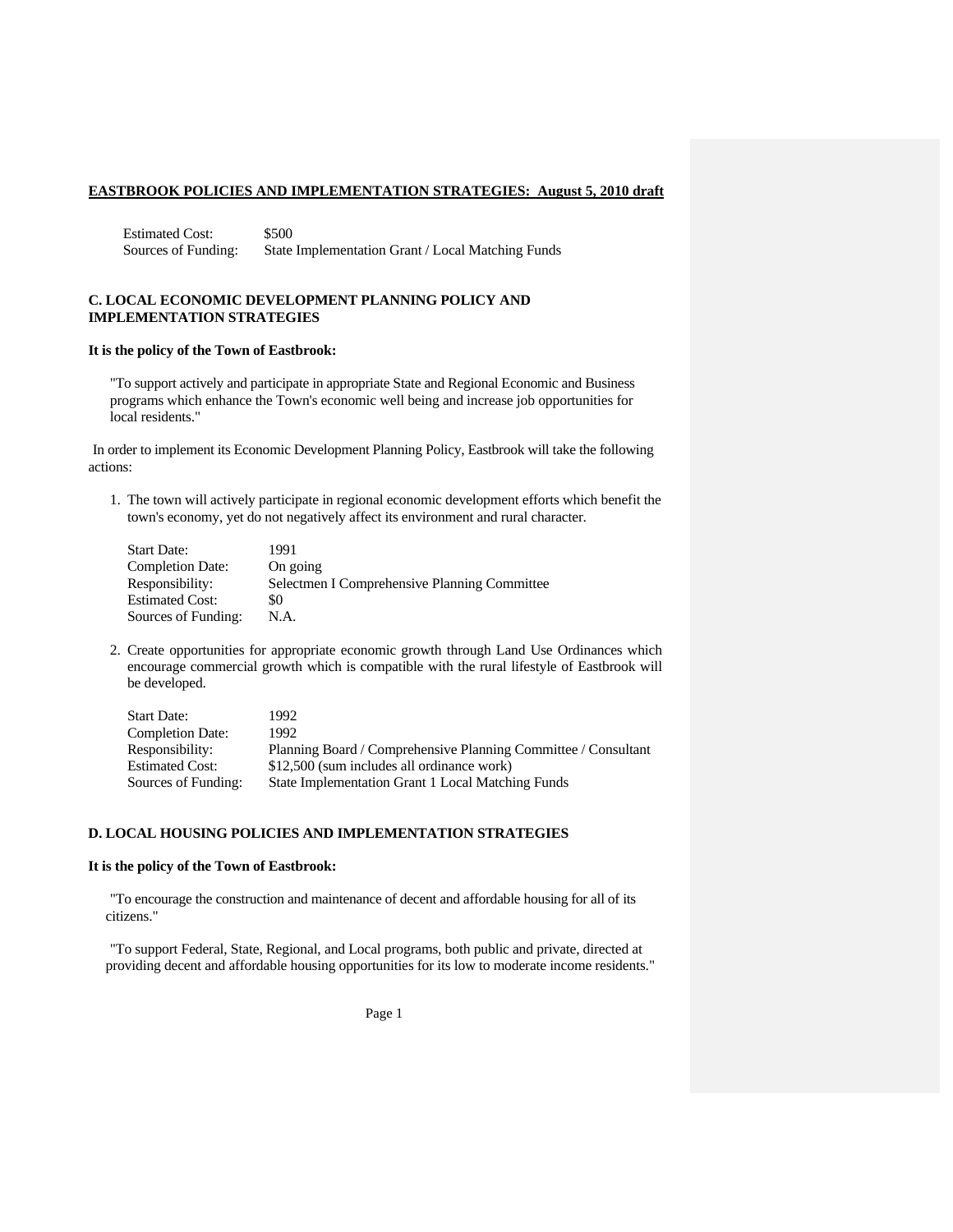**"**Not to discriminate against manufactured housing, mobile home parks, elderly housing, or low income housing projects within its jurisdiction."

In order to implement its Local Housing Policies, Eastbrook will take the following actions:

- 1. The Planning Board will designate environmentally and aesthetically appropriate areas within the town for the location of mobile home parks and prepare and enact a Mobile Home Park Ordinance as required by State law.
- 2. FL DRAFT SECTION III: GROWTH MANAGEMENT POLICIES & IMPLEMENTATION STRATEGIES

| <b>Start Date:</b>      | 1991                                                           |
|-------------------------|----------------------------------------------------------------|
| <b>Completion Date:</b> | 1992                                                           |
| Responsibility:         | Planning Board I Comprehensive Planning Committee / Consultant |
| <b>Estimated Cost:</b>  | See C.2                                                        |
| Sources of Funding:     | State Implementation Grant 1 Local Matching Funds              |

2. Encourage affordable housing opportunities by allowing one acre lots in accordance with the recommendations proposed in the Land Use Plan.

| <b>Start Date:</b>      | 1991                                                           |
|-------------------------|----------------------------------------------------------------|
| <b>Completion Date:</b> | 1992.                                                          |
| Responsibility:         | Planning Board I Comprehensive Planning Committee / Consultant |
| <b>Estimated Cost:</b>  | See C.2                                                        |
| Sources of Funding:     | <b>State Implementation Grant I Local Matching Funds</b>       |

3. Apply for a second CDBG housing rehabilitation grant.

| <b>Start Date:</b>      | 1991                                                       |
|-------------------------|------------------------------------------------------------|
| <b>Completion Date:</b> | 1993                                                       |
| Responsibility:         | Selectmen 1 Community Development Committee 1 Consultant   |
| <b>Estimated Cost:</b>  | \$500 for application                                      |
| Sources of Funding:     | Local Funds for application,                               |
|                         | 80% State CDB Grant, 20% Local Matching Funds for project. |

4. Reduce the environmental impact of waterfront homes by preparing and enacting the land use controls recommended in the Water Resources section of this plan.

| <b>Start Date:</b>      | 1991                                                           |
|-------------------------|----------------------------------------------------------------|
| <b>Completion Date:</b> | 1992.                                                          |
| Responsibility:         | Planning Board / Comprehensive Planning Committee / Consultant |
| <b>Estimated Cost:</b>  | See $C.2$                                                      |
| Sources of Funding:     | State Implementation Grant / Local Matching Funds              |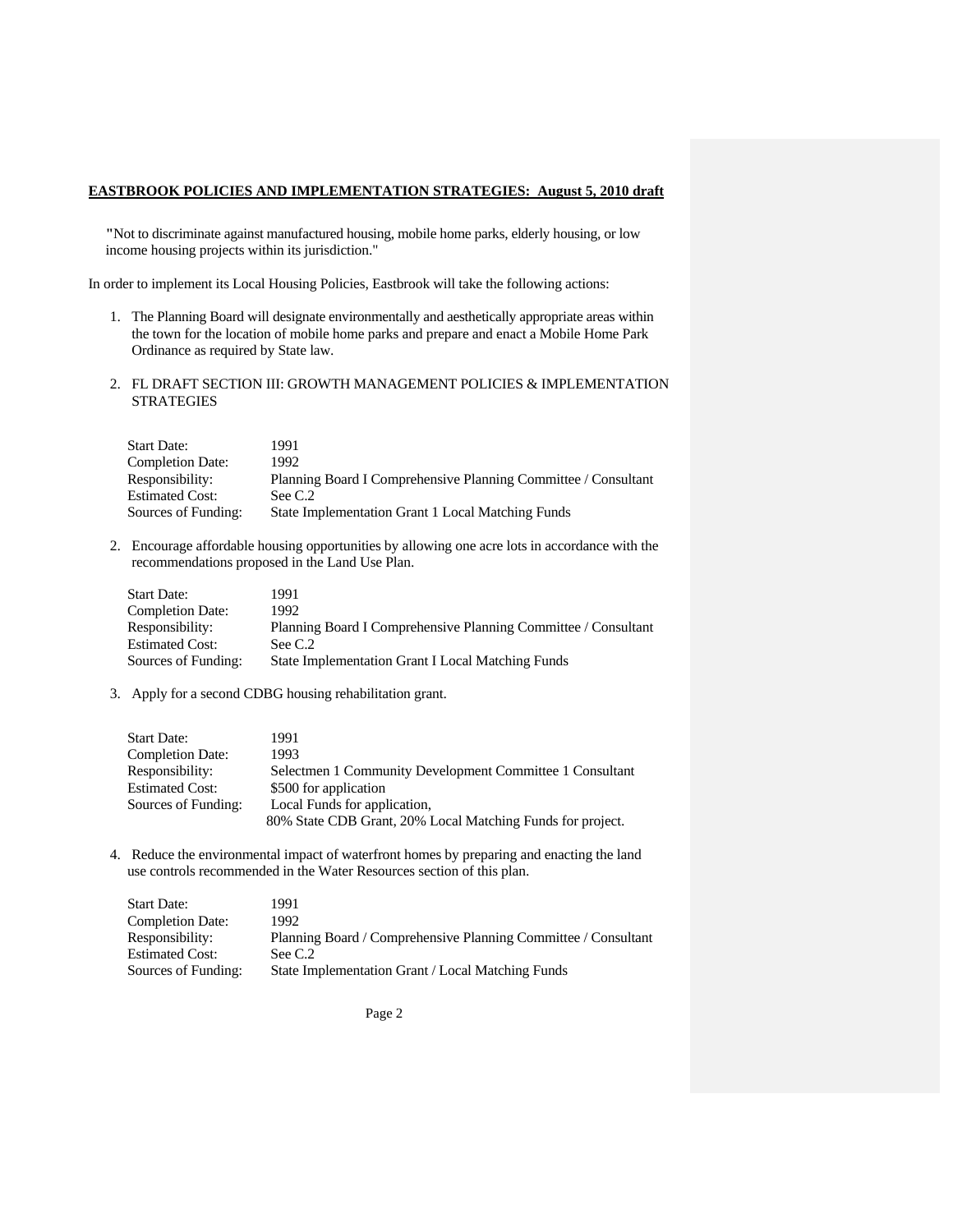#### **E. LOCAL TRANSPORTATION POLICIES AND IMPLEMENTATION STRATEGIES**

#### **It is the policy of the Town of Eastbrook:**

To prepare and maintain a long range Town Road Maintenance and Improvement Program."

"To maintain, expand and improve its road system in accordance with its adopted long range Road Maintenance and Improvement Program."

In order to implement its Local Transportation Policies, Eastbrook will take the following actions:

- 1. Include in the Town's Capital Improvement Program the following projects, in order of priority:
	- a) Repave sections of the Sugar Hill Road and Webb Pond Road.

| <b>Start Date:</b>      | 1991                                        |
|-------------------------|---------------------------------------------|
| <b>Completion Date:</b> | 1993                                        |
| Responsibility:         | Selectmen                                   |
| <b>Estimated Cost:</b>  | \$50.000                                    |
|                         | Sources of Funding: State Aid I Local Funds |

b) Replace the George's Brook double culvert at a cost of \$6,000.

Start Date: 1994 Completion Date: 1996<br>Responsibility: Selectmen Responsibility: Selectm<br>Estimated Cost: \$6.000 Estimated Cost: Sources of Funding: State Aid / Local Funds

c) Replace the Scammons Pond Outlet Bridge at a cost of \$100,000.

Start Date: 1993 Completion Date: 1994<br>Responsibility: Selectmen Responsibility: Selectmen<br>Estimated Cost: \$100.000 Estimated Cost: Sources of Funding: State Aid I Local Funds

d) Completely reconstruct approximately two miles of the Sugar Hill Road at a cost of around \$450,000.

Start Date: 1996 Completion Date: 2000 Responsibility: Selectmen<br>Estimated Cost: \$450.000 Estimated Cost: Sources of Funding: State Aid I Local Funds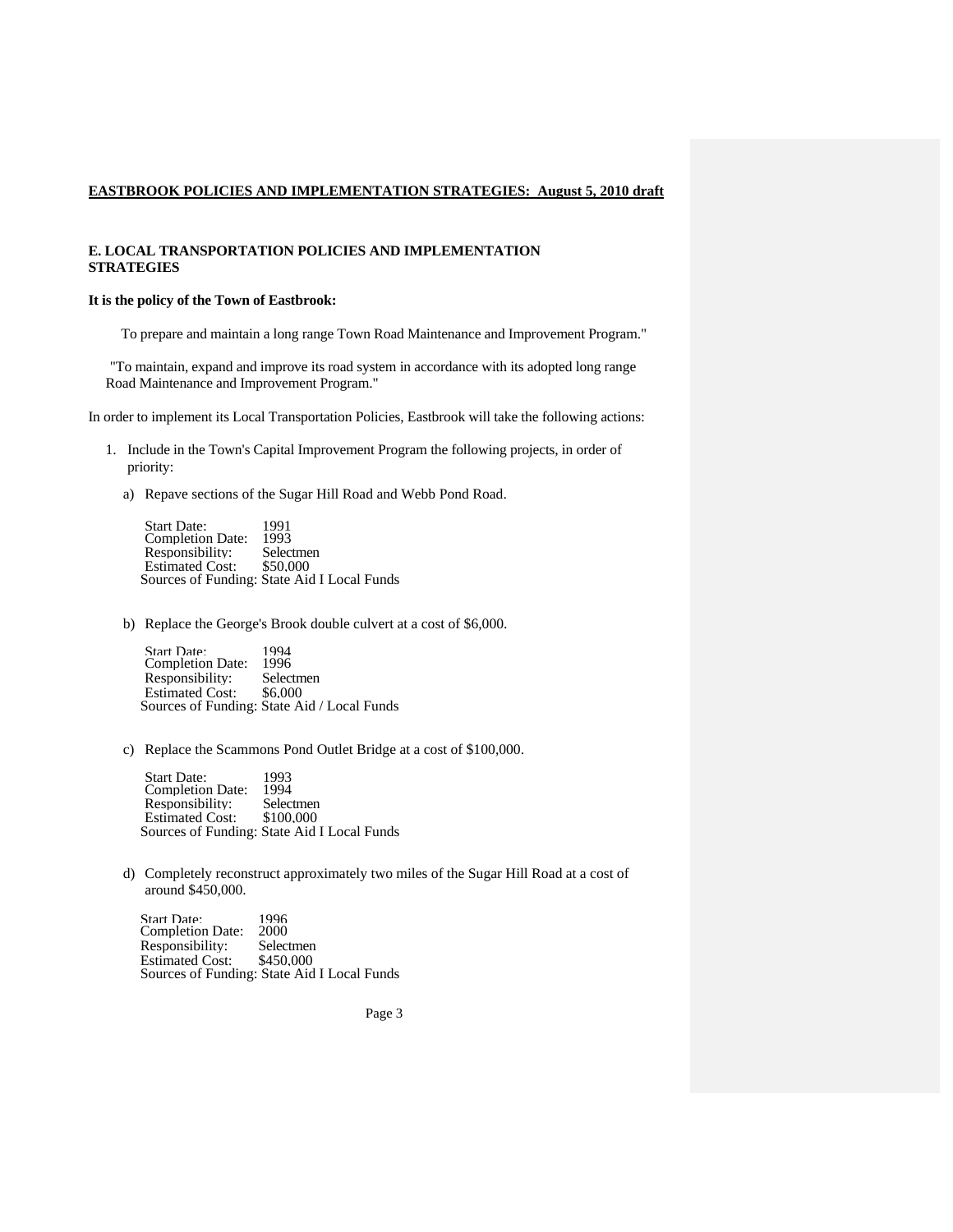e) Pave the last mile of the Macomber Mill Road at a cost of \$45,000.

| <b>Start Date:</b>      | 2000                                        |
|-------------------------|---------------------------------------------|
| <b>Completion Date:</b> | 2001                                        |
| Responsibility:         | Selectmen                                   |
| <b>Estimated Cost:</b>  | \$45.000                                    |
|                         | Sources of Funding: State Aid I Local Funds |

2. Continue to work with Franklin and Waltham to assure proper maintenance of Route 200 by corresponding with the Department of Transportation. Strongly encourage the MDOT to move forward with plans to replace the Alder Brook Bridge;

| <b>Start Date:</b>      | 1991      |
|-------------------------|-----------|
| <b>Completion Date:</b> | On going  |
| Responsibility:         | Selectmen |
| <b>Estimated Cost:</b>  | \$0       |
| Sources of Funding:     | N.A.      |

3. Adjust maintenance plans, staffing, and finance to compensate for decreasing MDOT revenue contributions. According to recent estimates, the town will need to raise an additional \$19,448 per year beginning in 1993 to continue the current level of maintenance.

| <b>Start Date:</b>      | 1992.                               |
|-------------------------|-------------------------------------|
| <b>Completion Date:</b> | On going                            |
| Responsibility:         | Selectmen                           |
| <b>Estimated Cost:</b>  | \$20,000 per year beginning in 1993 |
| Sources of Funding:     | Taxation                            |

4. Continue to post Eastbrook's roads in the Spring to prohibit excessively heavy loads.

| Start Date:             | 1991      |
|-------------------------|-----------|
| <b>Completion Date:</b> | On going  |
| Responsibility:         | Selectmen |
| <b>Estimated Cost:</b>  | \$0       |
| Sources of Funding:     | N.A.      |

#### **F. LOCAL PUBLIC FACILITIES AND SERVICE POLICIES AND IMPLEMENTATION STRATEGIES**

#### **It is the policy of the Town of Eastbrook:**

"To plan for, finance, and maintain an efficient system of public facilities and services to accommodate current and projected needs through the development, adaptation and implementation of a capital improvement program."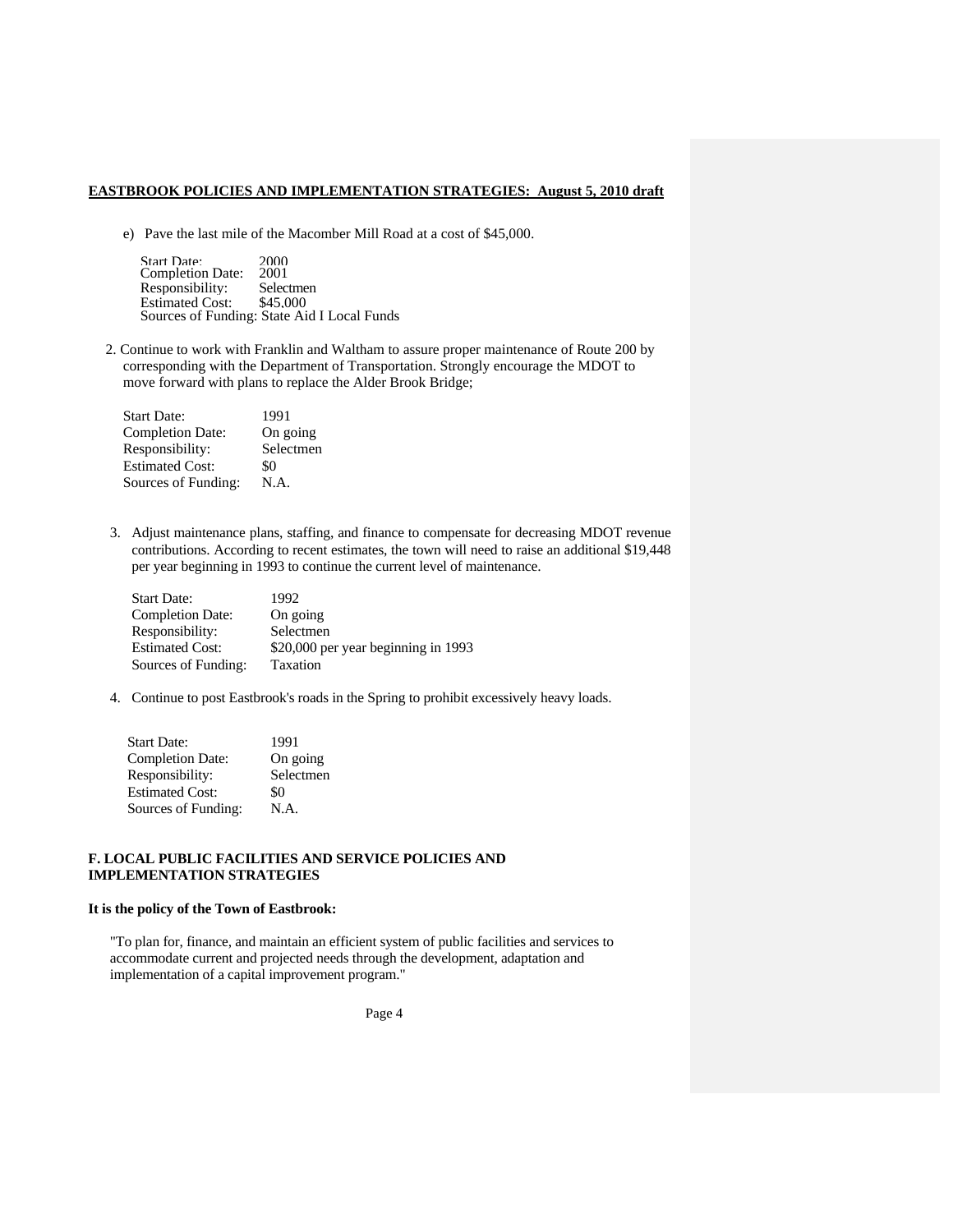"To require that future large scale developments be financed through impact fees, their proportional share of the cost of any increased public facilities and services directly attributable to their developments."

In order to implement the above Policies, Eastbrook will take the following actions:

1. The Board of Selectmen will create a committee in May 1991 to conduct a feasibility study of waste management options, including possibilities for regional cooperation and recycling and the permitting of a new landfill for the town, and to report its findings by October 1992 in order to finalize plans by the January 1992 deadline.

| <b>Start Date:</b>      | 1991                              |
|-------------------------|-----------------------------------|
| <b>Completion Date:</b> | 1992                              |
| Responsibility:         | Selectmen I Solid Waste Committee |
| <b>Estimated Cost:</b>  | \$500                             |
| Sources of Funding:     | Local Funds                       |

- 2. Incorporate the Fire Department's needs in the town's Capital Improvement Program including:
	- a) Addition to the Fire House;

Start Date: 1991<br>Completion Date: 1993 Completion Date: Responsibility: Selectmen I Fire Chief Estimated Cost: \$30,000 Sources of Funding: Department Fund Raisers / Local Funds

b) Finance a new fire fighting truck or portable pump;

Start Date: 1991 Completion Date: 1993 Responsibility: Selectmen / Fire Chief Estimated Cost: \$100,000 (truck) or \$25,000 (pump) Sources of Funding: Department Fund Raisers I Local Funds

3. Include a road maintenance plan in the Town's Capital Improvement Program in order to:

a) Plan for the construction of a Salt and Sand Storage Shed;

| <b>Start Date:</b>      | 1994                             |
|-------------------------|----------------------------------|
| <b>Completion Date:</b> | 1996                             |
| Responsibility:         | Selectmen                        |
| <b>Estimated Cost:</b>  | \$50,000                         |
| Sources of Funding:     | 35% State Funds, 65% Local Funds |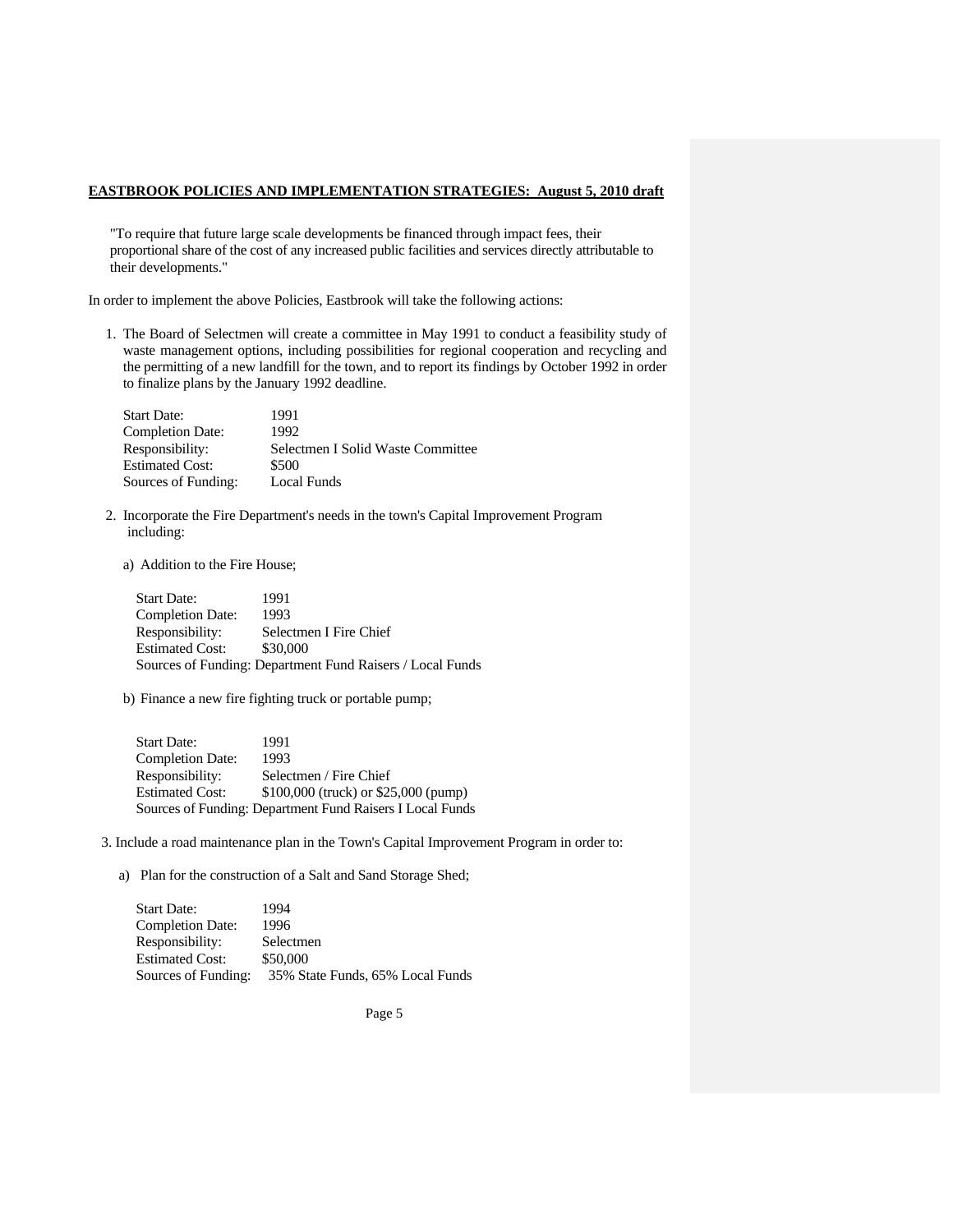b) Prioritize other road and bridge repair projects.

| <b>Start Date:</b>              | 1991                             |
|---------------------------------|----------------------------------|
| <b>Completion Date:</b>         | 1992                             |
| Responsibility:                 | Selectmen                        |
| <b>Estimated Cost:</b>          | See Section II.D: Transportation |
| Sources of Funding: Local Funds |                                  |

4. Continue to support the Library as a structure of historic importance and apply for a Community Development Block Grant for its rehabilitation.

| <b>Start Date:</b>      | 1991                                                     |
|-------------------------|----------------------------------------------------------|
| <b>Completion Date:</b> | 1993                                                     |
| Responsibility:         | Selectmen I Community Development Committee / Consultant |
| <b>Estimated Cost:</b>  | \$50,000. See D.3 for application funding.               |
| Sources of Funding:     | 80% State CDBG, 20% Local Matching Funds                 |

5. Apply for state Community Development Block Grant to complete the landscaping of and to pave the parking area at the new Municipal Building and Community Center.

| <b>Start Date:</b>      | 1991                                                     |
|-------------------------|----------------------------------------------------------|
| <b>Completion Date:</b> | 1993                                                     |
| Responsibility:         | Selectmen I Community Development Committee I Consultant |
| <b>Estimated Cost:</b>  | \$100,000. See D.3 for application funding.              |
| Sources of Funding:     | 80% State CDBG, 20% Local Matching Funds                 |
|                         |                                                          |

6. Apply for Community Development Block Grant to restore the Mill School as an historic building, for possible use as a museum.

| <b>Start Date:</b>      | 1991                                                     |
|-------------------------|----------------------------------------------------------|
| <b>Completion Date:</b> | 1993                                                     |
| Responsibility:         | Selectmen I Community Development Committee I Consultant |
| <b>Estimated Cost:</b>  | \$50,000. See D.3 for application funding.               |
| Sources of Funding:     | 80% State CDBG, 20% Local Matching Funds                 |

7. The Board of Selectmen will encourage the County Sheriff and State Police to provide improved control of speed limits and use of recreational vehicles on public roads. The Selectmen will also coordinate a public relations and education campaign to accomplish this purpose.

| Start Date:             | 1991      |
|-------------------------|-----------|
| <b>Completion Date:</b> | On going  |
| Responsibility:         | Selectmen |
| Estimated Cost:         | \$0       |
| Sources of Funding:     | N.A.      |
|                         |           |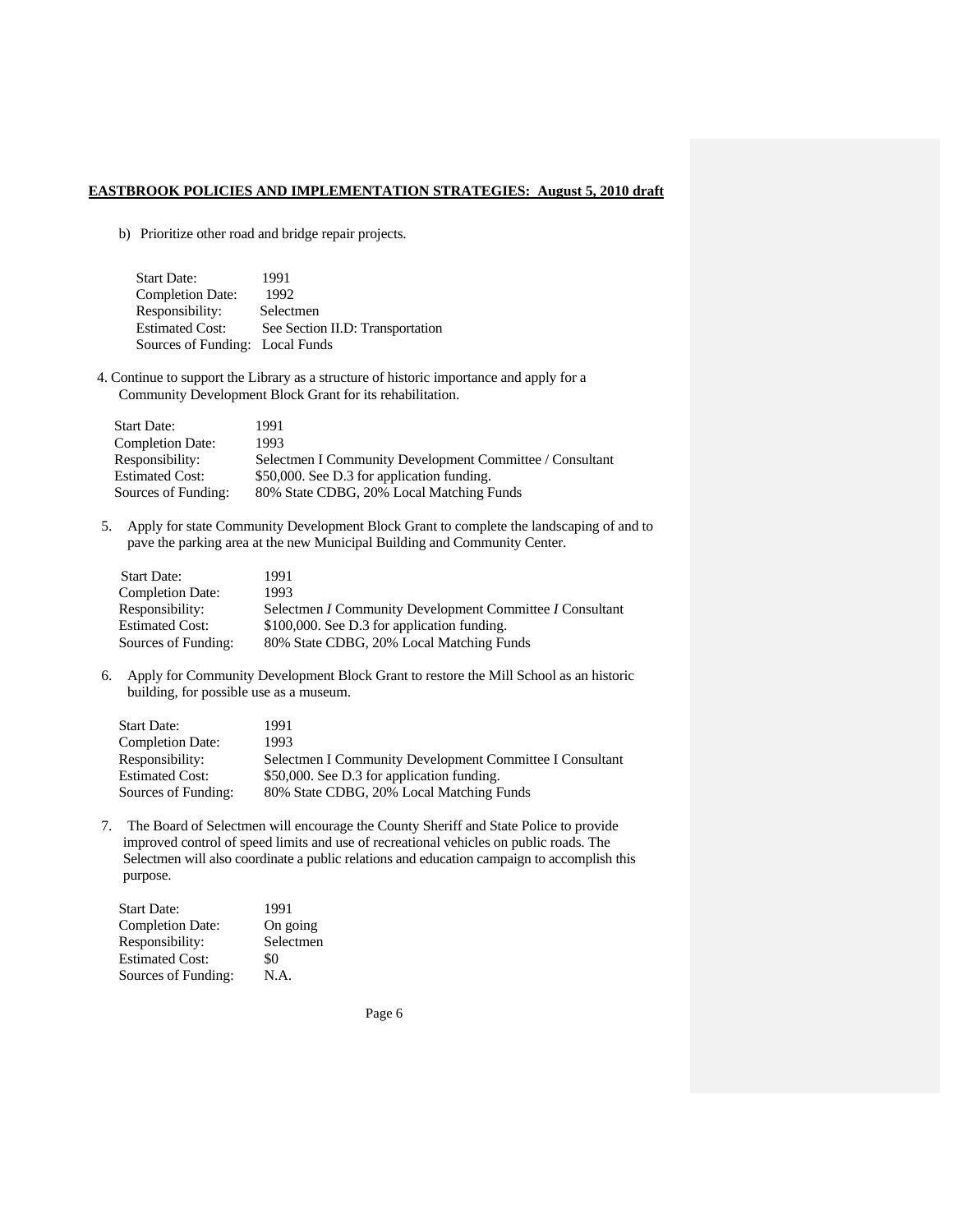8. The Wardens of the Department of Inland Fish and Wildlife will be asked to enforce restrictions on jet skis and motorboats within 200 feet of the shore, on ponds in Eastbrook.

| 1991      |
|-----------|
| On going  |
| Selectmen |
| \$0       |
| N.A.      |
|           |

9. The Board of Selectmen will develop recommendations for town meeting action, regarding the purchase of a computer system for the Town Office and Staffing Municipal Offices.

| <b>Start Date:</b>      | 1992                                                                                                                                                                                                                                                                                             |
|-------------------------|--------------------------------------------------------------------------------------------------------------------------------------------------------------------------------------------------------------------------------------------------------------------------------------------------|
| <b>Completion Date:</b> | 1992 Town Meeting                                                                                                                                                                                                                                                                                |
| Responsibility:         | Selectmen                                                                                                                                                                                                                                                                                        |
| <b>Estimated Cost:</b>  | \$0                                                                                                                                                                                                                                                                                              |
| Sources of Funding:     | N.A.                                                                                                                                                                                                                                                                                             |
|                         | $\mathbf{M}$ and $\mathbf{M}$ and $\mathbf{M}$ and $\mathbf{M}$ and $\mathbf{M}$ and $\mathbf{M}$ and $\mathbf{M}$ and $\mathbf{M}$ and $\mathbf{M}$ and $\mathbf{M}$ and $\mathbf{M}$ and $\mathbf{M}$ and $\mathbf{M}$ and $\mathbf{M}$ and $\mathbf{M}$ and $\mathbf{M}$ and $\mathbf{M}$ and |

10. Move the Annual Town Meeting date and fiscal year to coincide with the State fiscal year.

| <b>Start Date:</b>      | 1992                     |
|-------------------------|--------------------------|
| <b>Completion Date:</b> | On going                 |
| Responsibility:         | Selectmen / Town Meeting |
| <b>Estimated Cost:</b>  | \$0                      |
| Sources of Funding:     | N.A.                     |

#### **G. LOCAL OUTDOOR RECREATION POLICY AND IMPLEMENTATION STRATEGIES**

### **It is the policy of the Town of Eastbrook:**

To make available a wide range of outdoor recreational opportunities for all of its citizens, including access to public waters."

In order to implement its local outdoor Recreation Policy, Eastbrook will take the following actions:

- 1. The Selectmen will appoint a Recreation Committee in 1991 to develop an Eastbrook Recreation Plan by 1992 to address the feasibility of:
	- a. Constructing a community recreation and picnic area with access to Abrams Pond;
	- b. Preparing a map showing existing snowmobile trails and a plan to develop new trails;
	- c. Developing an annual town festival;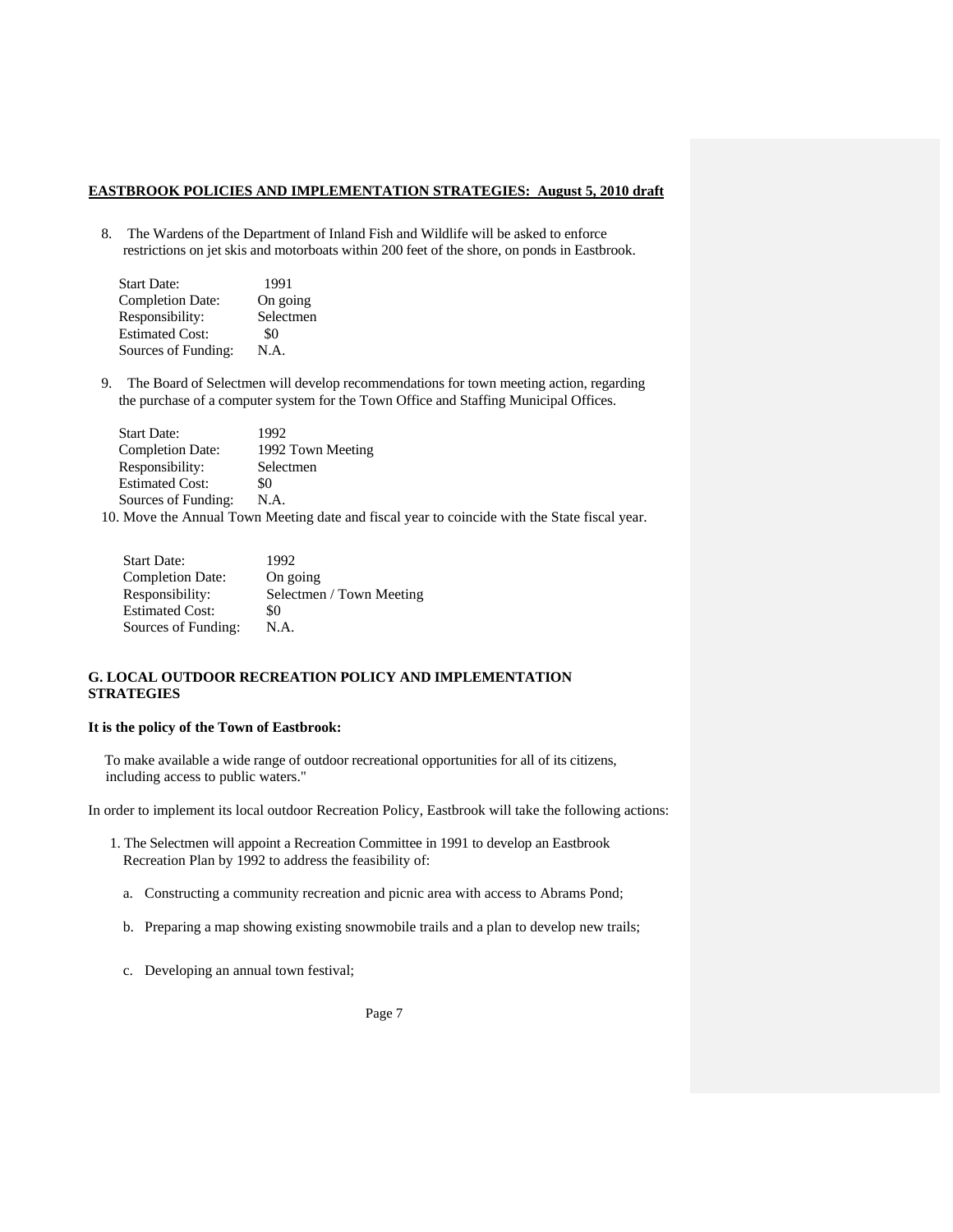The Plan should include estimated costs, proposed funding sources and a schedule for the completion of these activities.

| <b>Start Date:</b>      | 1991                             |
|-------------------------|----------------------------------|
| <b>Completion Date:</b> | 1992                             |
| Responsibility:         | Selectmen / Recreation Committee |
| <b>Estimated Cost:</b>  | \$100                            |
| Sources of Funding:     | Local Funds                      |

- 2. Continue to participate in regional recreational initiatives and programs such as the Girl Scouts, Brownies, and 4-H. Start Date: 1991 Completion Date: On going Responsibility: Selectmen I Recreation Committee<br>Estimated Cost: \$500 annually \$500 annually
- 3. Continue to support the use of the new community center for publicly sponsored youth and adult activities.

| <b>Start Date:</b>      | 1991      |
|-------------------------|-----------|
| <b>Completion Date:</b> | On going  |
| Responsibility:         | Selectmen |
| <b>Estimated Cost:</b>  | \$0       |
| Sources of Funding:     | N.A.      |

Sources of Funding: Local Funds

4. Apply for a Community Development Block Grant to build a parking area and bathroom facilities for the boat ramp on Molasses Pond.

| <b>Start Date:</b>      | 1991                                                     |
|-------------------------|----------------------------------------------------------|
| <b>Completion Date:</b> | 1993                                                     |
| Responsibility:         | Selectmen / Community Development Committee I Consultant |
| <b>Estimated Cost:</b>  | \$100,000. See D.3 for application funding.              |
| Sources of Funding:     | 80% State CDBG, 20% Local Funds                          |

### **H. LOCAL WATER RESOURCES POLICIES AND IMPLEMENTATION STRATEGIES**

#### **It is the policy of the Town of Eastbrook:**

"To protect from adverse impact the significant identified water resources within its jurisdiction."

"To adopt and enforce land use regulations protecting its significant water resources from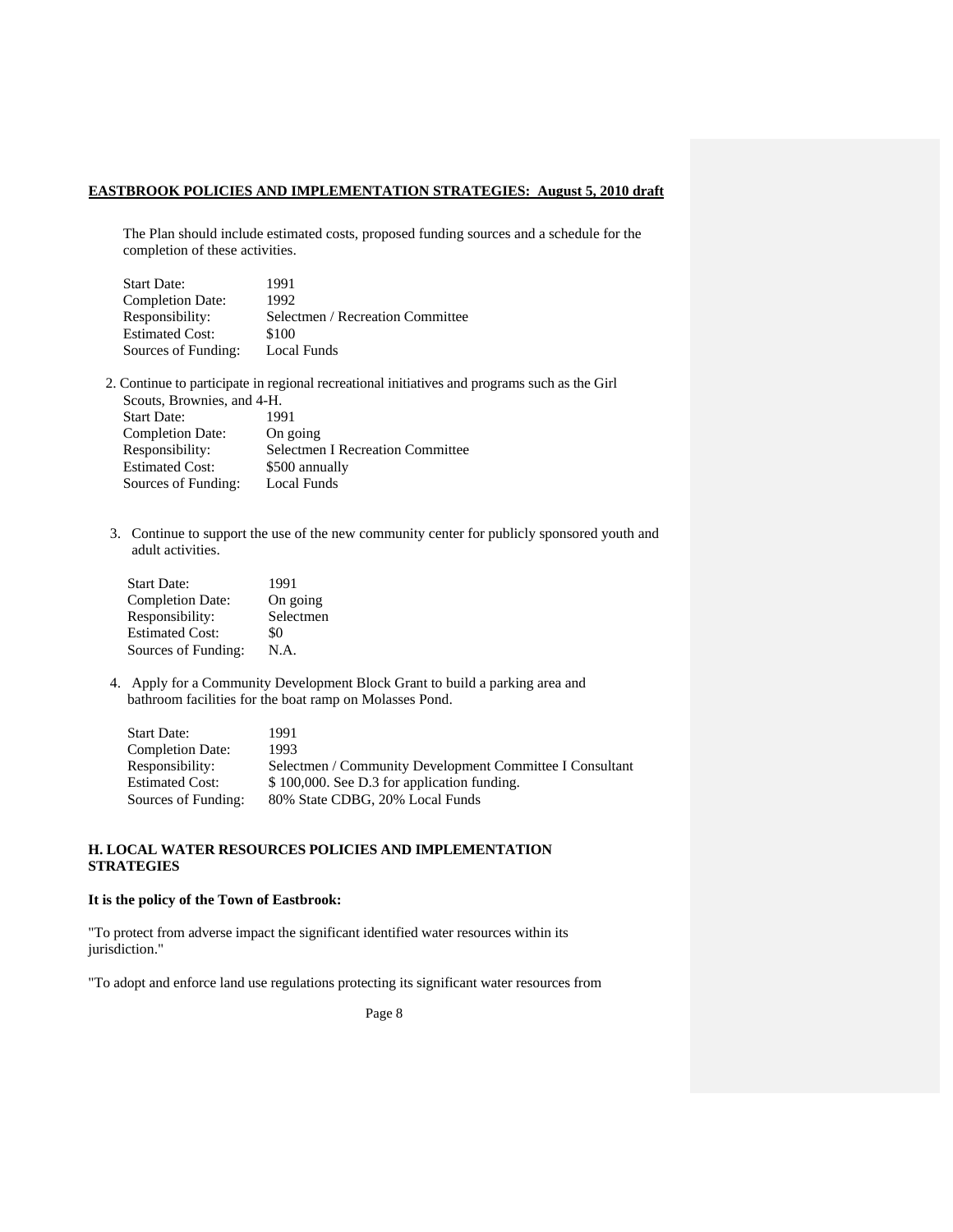adverse impact."

In order to implement its Local Water Resources Policies, Eastbrook will take the following actions:

- 1. In light of the particular concern about water quality of Eastbrook`s ponds, develop a watershed protection plan to be incorporated into the Land Use Guidance Ordinance.
	- a) In order to protect the ponds from excessive sediment, require all future applicants for shoreland zoning permits and subdivision approval to submit erosion control plans as part of their permit application.

| <b>Start Date:</b>      | 1991                                                           |
|-------------------------|----------------------------------------------------------------|
| <b>Completion Date:</b> | 1992.                                                          |
| Responsibility:         | Planning Board I Comprehensive Planning Committee I Consultant |
| <b>Estimated Cost:</b>  | See C.2                                                        |
| Sources of Funding:     | State Implementation Grant 1 Local Matching Funds              |

- b) Use existing information and, in consultation with the DEP, develop a phosphorus control plan for each watershed by:
- c) Establishing the pounds per acre acceptable phosphorus loading for each watershed.
	- 1) Requiring in the Land Use Guidance Ordinance that no development be permitted which will contribute more than the allowed number of pounds per acre.
	- 2) Through the Land Use Guidance Ordinance, require, when necessary, that developers place money in escrow with which the town may hire consultants to help evaluate such proposals and the phosphorus control plans.
	- 3) Establish an enforcement and volunteer monitoring program to insure that phosphorus loading criteria are met.

| <b>Start Date:</b>      | 1991                                                      |
|-------------------------|-----------------------------------------------------------|
| <b>Completion Date:</b> | 1992                                                      |
| Responsibility:         | Planning Board I Comprehensive Planning Committee / DEP I |
|                         | Consultant                                                |
| <b>Estimated Cost:</b>  | See C.2                                                   |
| Sources of Funding:     | State Implementation Grant / Local Matching Funds         |

d) To the extent feasible, pursue regional cooperation for protection of the ponds located at least partially within Eastbrook's boundaries**.** 

| Start Date:      | 1991                                              |
|------------------|---------------------------------------------------|
| Completion Date: | On going                                          |
| Responsibility:  | Planning Board / Comprehensive Planning Committee |
| Estimated Cost:  | \$0                                               |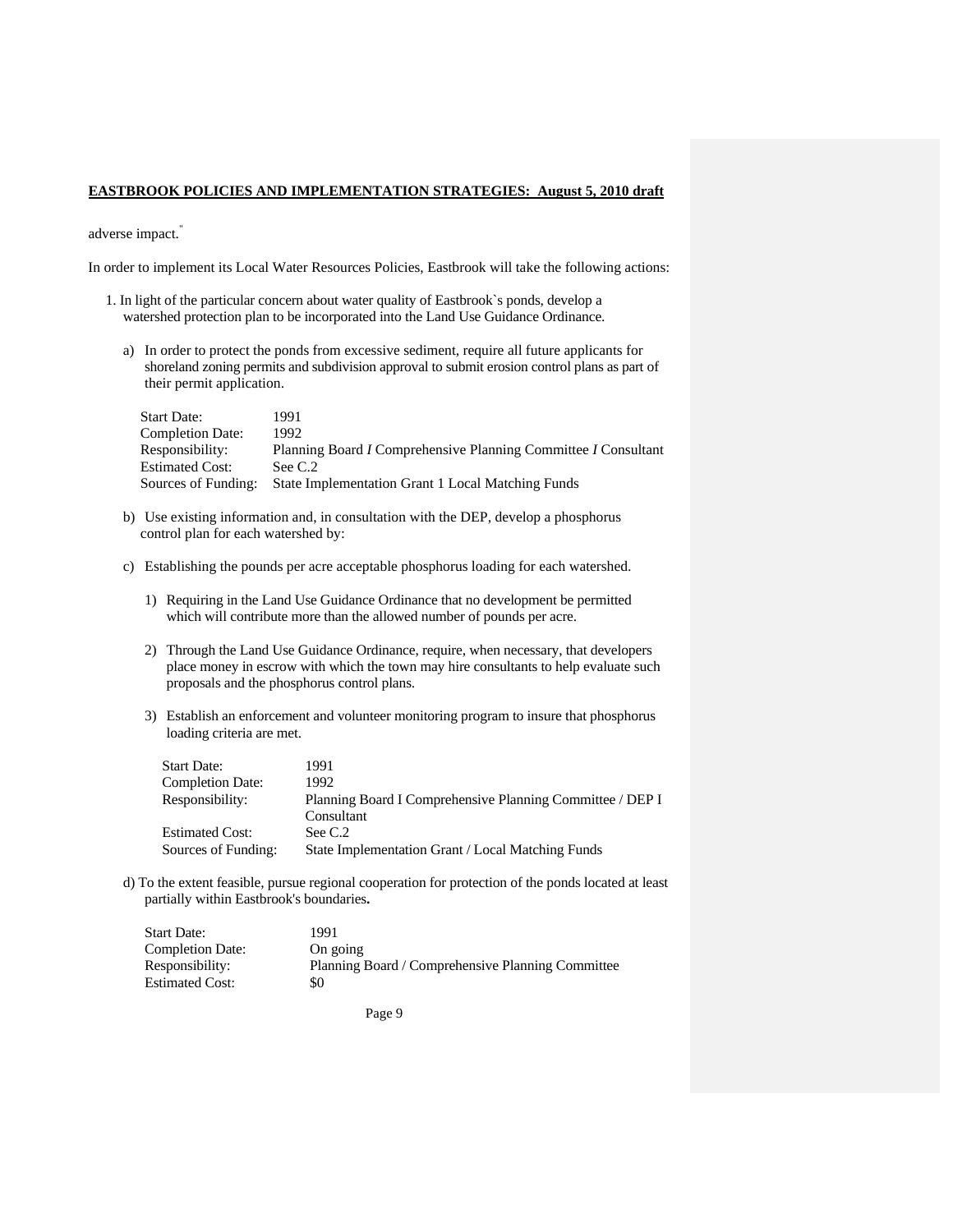Sources of Funding: N.A.

2. Encourage the State to further analyze the water quality of and phosphorus levels in Eastbrook's ponds. As this information becomes available, the phosphorus control program for the studied watershed should be reevaluated.

| <b>Start Date:</b>      | 1992            |
|-------------------------|-----------------|
| <b>Completion Date:</b> | On going        |
| Responsibility:         | Selectmen / DEP |
| <b>Estimated Cost:</b>  | \$0             |
| Sources of Funding:     | N.A.            |

- 3. In response to the particular concern about failing septic systems in shorefront properties: a) Send a questionnaire to shoreland home owners in 1992 in order to:
	- 1) Distribute information about the Small Communities Program of the DEP to help replace failing septic systems;
	- 2) Survey households to better determine how many people are residing near the shore year-round and seasonally;
	- 3) Educate shoreland homeowners about measures they can take to protect water quality; and
	- 4) Inform homeowners about state restrictions governing conversions from seasonal to yearround housing.

| <b>Start Date:</b>      | 1992.                                                                  |
|-------------------------|------------------------------------------------------------------------|
| <b>Completion Date:</b> | 1992                                                                   |
| Responsibility:         | Planning Bd. <i>I</i> Comprehensive Planning Comm. <i>I</i> Consultant |
| <b>Estimated Cost:</b>  | See C.2                                                                |
| Sources of Funding:     | <b>State Implementation Grant 1 Local Matching Funds</b>               |

b) The Selectmen will request that the Local Plumbing Inspector inspect all shorefront septic systems.

| <b>Start Date:</b>      | 1993                                 |
|-------------------------|--------------------------------------|
| <b>Completion Date:</b> | 1993                                 |
| Responsibility:         | Selectmen / Local Plumbing Inspector |
| <b>Estimated Cost:</b>  | \$100 (for dye tablets)              |
| Sources of Funding:     | Local Funds                          |

4. The Board of Selectmen will resolve the issue of water levels in Molasses Pond through correspondence with the Department of Environmental Protection and through the monitoring of progress on this issue.

| Start Date:             | 1991      |
|-------------------------|-----------|
| <b>Completion Date:</b> | 1992      |
| Responsibility:         | Selectmen |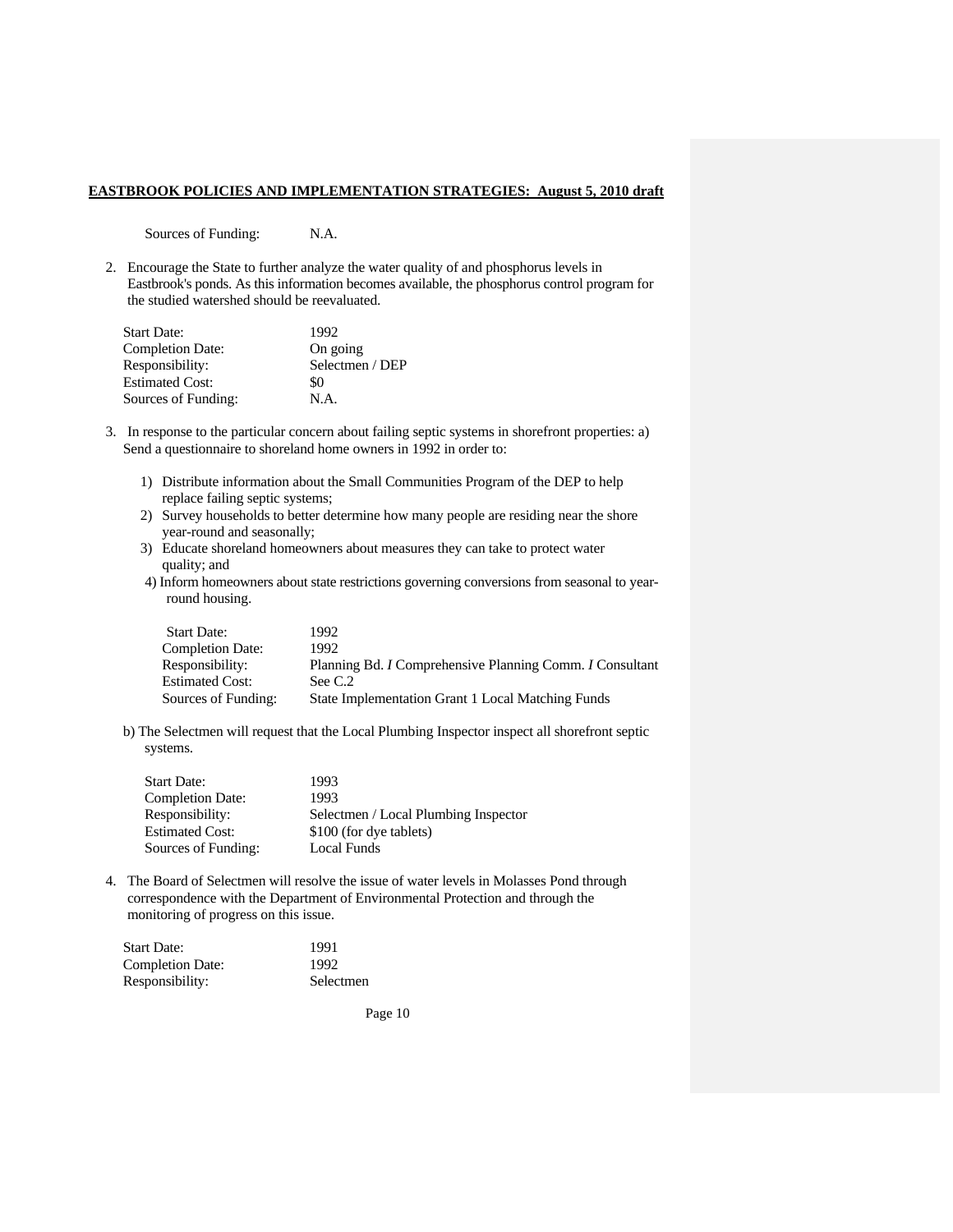Estimated Cost: \$0 Sources of Funding: N.A.

5. Through the Land Use Ordinance, restrict the storage of hazardous waste within the Town.

| <b>Start Date:</b>      | 1991                                                |
|-------------------------|-----------------------------------------------------|
| <b>Completion Date:</b> | 1992                                                |
| Responsibility:         | Planning Board / Comprehensive Planning Committee / |
|                         | Consultant                                          |
| <b>Estimated Cost:</b>  | See C.2                                             |
| Sources of Funding:     | State Implementation Grant / Local Matching Funds   |

6. Through the Land Use Guidance Ordinance, restrict land uses near the three aquifers described in this section to protect groundwater as specified in the Proposed Land Use Plan.

| <b>Start Date:</b>      | 1991                                                     |
|-------------------------|----------------------------------------------------------|
| <b>Completion Date:</b> | 1992                                                     |
| Responsibility:         | Planning Board / Comprehensive Planning Committee /      |
|                         | Consultant                                               |
| <b>Estimated Cost:</b>  | See C.2                                                  |
| Sources of Funding:     | <b>State Implementation Grant I Local Matching Funds</b> |

### I. **LOCAL CRITICAL NATURAL RESOURCES POLICIES AND IMPLEMENTATION STRATEGIES**

### **It is the policy of the Town of Eastbrook:**

To protect from adverse impact the identified significant critical natural areas within its municipal boundaries."

"To adopt and enforce land use regulations protecting identified significant critical natural resources from loss or adverse impact."

In order to implement these policies, Eastbrook will take the following actions:

1. Encourage the identification, mapping, and registry of any and all sites which may be eligible for the State Critical Areas and/or Natural Heritage Programs, and encourage the continued inventory of fish and wildlife resources by the Department of Inland Fisheries and Wildlife.

| <b>Start Date:</b>      | 1991                                                                                        |
|-------------------------|---------------------------------------------------------------------------------------------|
| <b>Completion Date:</b> | On going                                                                                    |
| Responsibility:         | Planning Board I Comprehensive Planning Committee / Dept.<br>of Inland Fisheries & Wildlife |
| <b>Estimated Cost:</b>  | \$0                                                                                         |
| Sources of Funding:     | N.A.                                                                                        |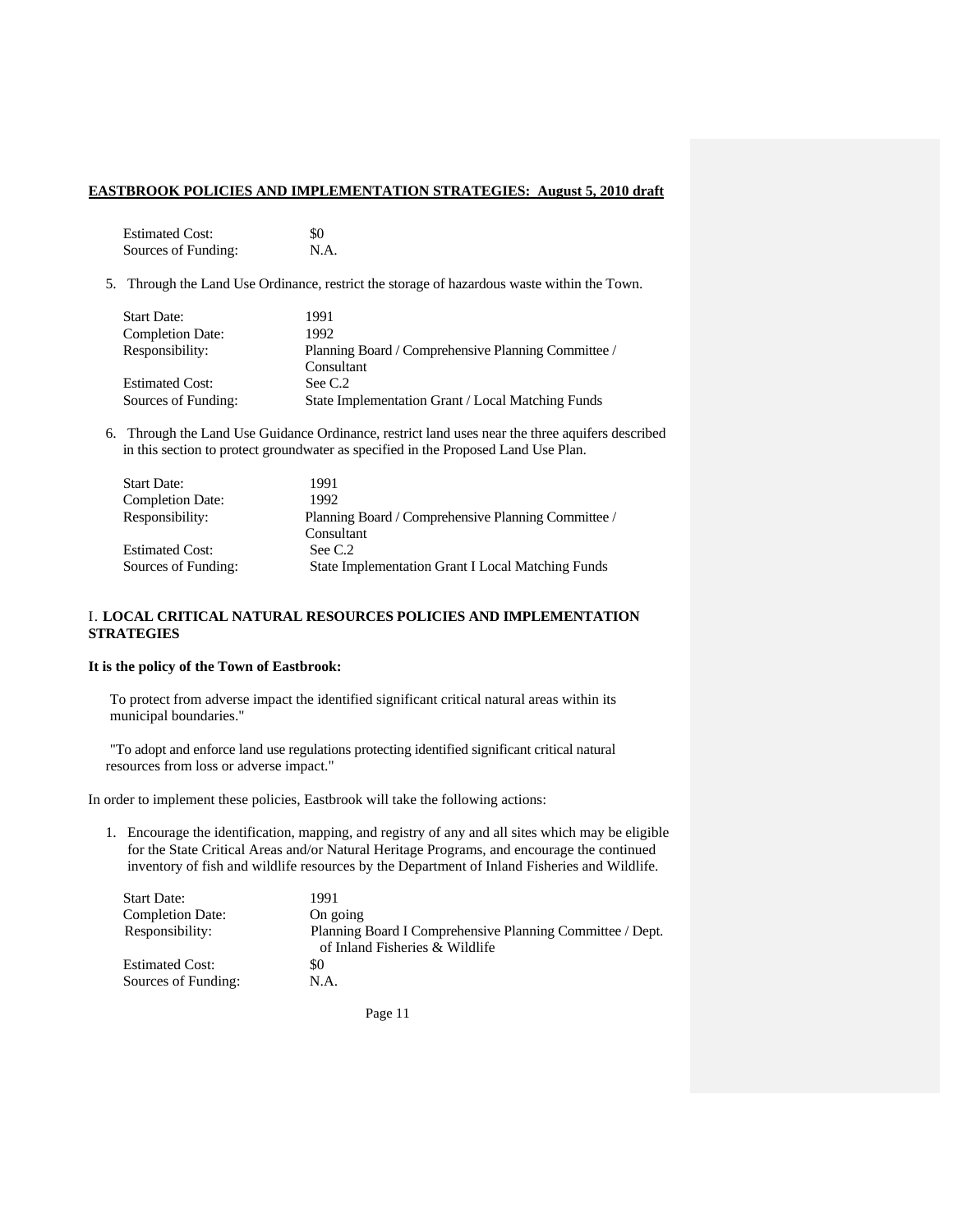2. Prohibit further incompatible development in significant critical areas through Resource Protection Zoning as outlined in the Proposed Land Use Plan.

| <b>Start Date:</b>      | 1991                                                |
|-------------------------|-----------------------------------------------------|
| <b>Completion Date:</b> | 1992                                                |
| Responsibility:         | Planning Board / Comprehensive Planning Committee I |
|                         | Consultant                                          |
| <b>Estimated Cost:</b>  | See C.2                                             |
| Sources of Funding:     | State Implementation Grant / Local Matching Funds   |

3. Encourage public and private educational activities which enhance the understanding of and the aesthetic appreciation of Eastbrook's identified critical natural resources. These activities might include school or community field trips or interpretive panels by the school or garden club.

| <b>Start Date:</b>      | 1991                             |
|-------------------------|----------------------------------|
| <b>Completion Date:</b> | On going                         |
| Responsibility:         | Selectmen I School Board         |
| <b>Estimated Cost:</b>  | \$200 for printing and materials |
| Sources of Funding:     | Local Funds                      |

**4. Assure that land use regulations pertaining to large-scale wind generation protect adjacent wildlife and critical natural resources by requiring that all applicants identify such features and recommend mitigating measures. Start Date: 2010 Completion Date: 2010**

**Responsibility: Planning Board**

**Estimated Cost: as part of Hancock County Planning Commission contract Sources of Funding: town** 

#### **J. AGRICULTURAL AND FOREST RESOURCES POLICIES AND IMPLEMENTATION STRATEGIES**

#### **It is the policy of the Town of Eastbrook:**

To preserve and protect its rural character by actively encouraging the preservation. protection, and conservation of identified farmland and highly productive forest land."

"To adopt and enforce land use regulations encouraging protection of identified significant farmland and highly productive forest land."

In order to fulfill the purpose of the above Policies, Eastbrook will take the following actions:

Page 12

**Formatted:** Space After: Auto, Numbered + Level: 1 + Numbering Style: 1, 2, 3, … + Start at: 1 + Alignment: Left + Aligned at: 0.2" + Tab after: 0.45" + Indent at: 0.45", Tab stops: 0.5", Left + Not at 2.55"

**Formatted:** Font: Bold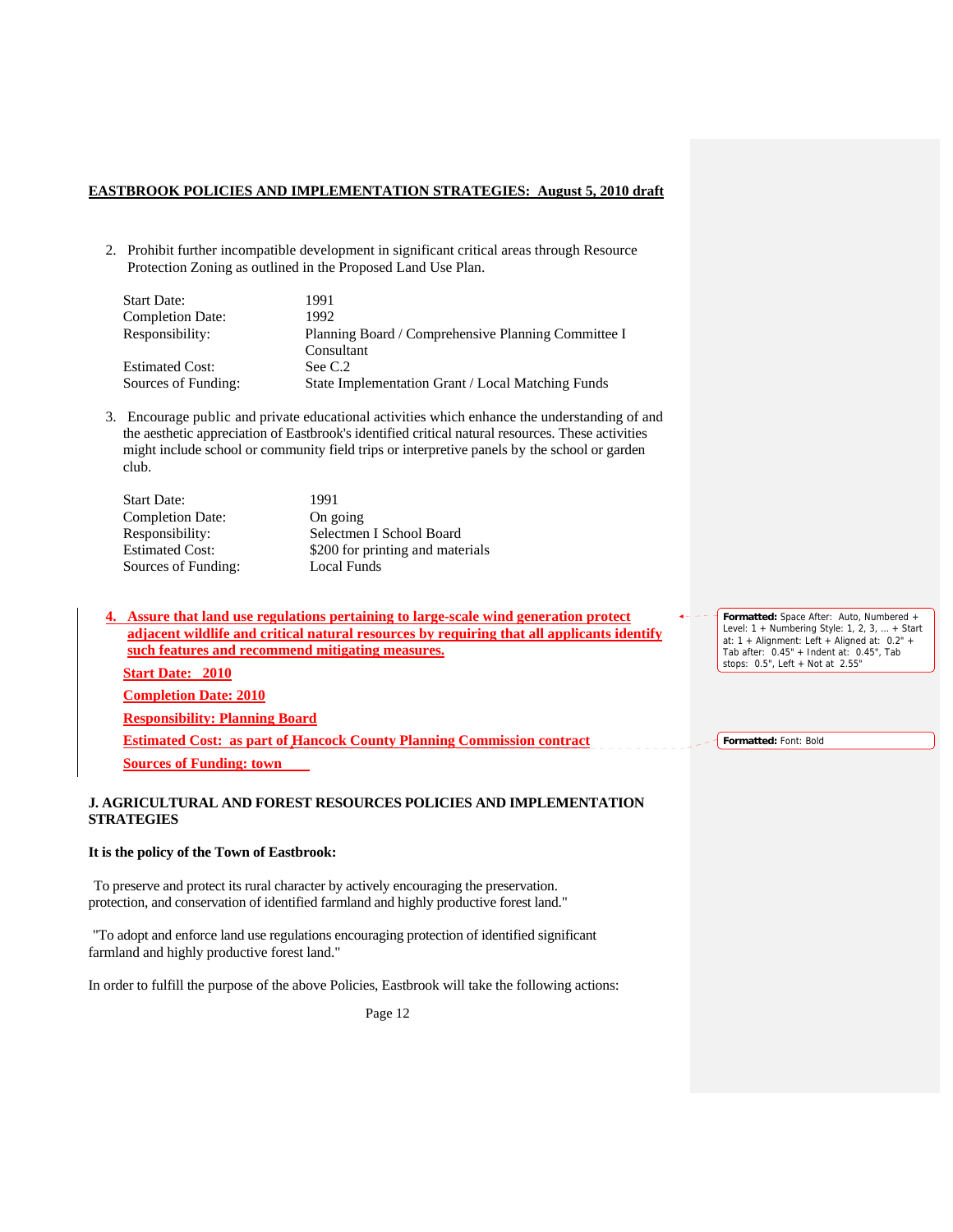1. Encourage owners of productive woodland and agricultural land to participate in the Tree Growth and Farm and Open Space Tax Law Programs by notifying owners with 50 or more acres of such lands about these programs.

| <b>Start Date:</b>      | 1991                                         |
|-------------------------|----------------------------------------------|
| <b>Completion Date:</b> | On going                                     |
| Responsibility:         | Selectmen / Comprehensive Planning Committee |
| <b>Estimated Cost:</b>  | \$25 for letter and postage                  |
| Sources of Funding:     | Local Funds                                  |

2. Encourage appropriate forestry and agricultural activities in respective resource protection and shoreland zones, especially with regard to pesticide use, erosion control and phosphorus loading, by making information available in the town offices.

| <b>Start Date:</b>      | 1991                                         |
|-------------------------|----------------------------------------------|
| <b>Completion Date:</b> | On going                                     |
| Responsibility:         | Selectmen I Comprehensive Planning Committee |
| <b>Estimated Cost:</b>  | \$100 for printing                           |
| Sources of Funding:     | Local Funds                                  |

3. Revise the Subdivision Ordinance to require that up to 10% of the area in new subdivisions be maintained as open space for recreational and aesthetic purposes.

| <b>Start Date:</b>      | 1991                                                     |
|-------------------------|----------------------------------------------------------|
| <b>Completion Date:</b> | 1992.                                                    |
| Responsibility:         | Planning Bd. 1 Comprehensive Planning Comm. / Consultant |
| <b>Estimated Cost:</b>  | See C.2                                                  |
| Sources of Funding:     | State Implementation Grant 1 Local Matching Funds        |

4. Revise the Land Use Guidance Ordinance to zone all Tree Growth Tax parcels as Forest Resource Protection Areas as recommended in the Proposed Land Use Plan.

| <b>Start Date:</b>      | 1991                                                     |
|-------------------------|----------------------------------------------------------|
| <b>Completion Date:</b> | 1992.                                                    |
| Responsibility:         | Planning Bd. I Comprehensive Planning Comm. 1 Consultant |
| <b>Estimated Cost:</b>  | See C.2                                                  |
| Sources of Funding:     | <b>State Implementation Grant 1 Local Matching Funds</b> |

### **IC. LOCAL HISTORIC AND ARCHEOLOGICAL RESOURCES POLICIES**

#### **It is the policy of the Town of Eastbrook:**

"To promote the identification and subsequent protection of significant historic and archeological resources through voluntary registration and protection programs."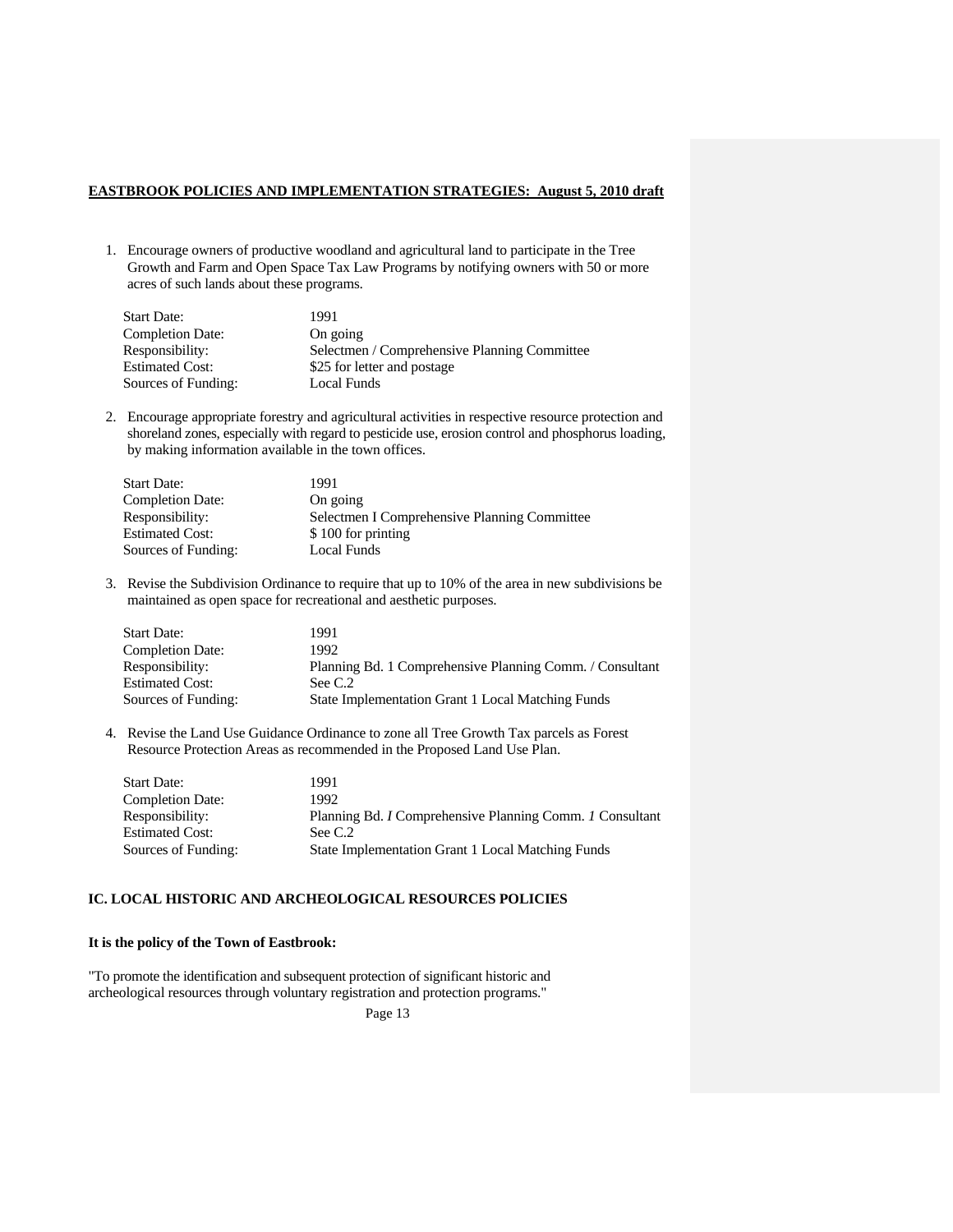"To adopt and enforce land use regulations that protect identified significant historic and archeological resources from incompatible development."

In order implement to these policies, Eastbrook will:

1. Encourage the further mapping and quantitative and qualitative analysis of Eastbrook's historic and archaeologic resources through the efforts of the Garden Club and Historical Society.

| <b>Start Date:</b>      | 1991                                                      |
|-------------------------|-----------------------------------------------------------|
| <b>Completion Date:</b> | On going                                                  |
| Responsibility:         | Comprehensive Planning Committee / Garden Club Historical |
| Society                 |                                                           |
| <b>Estimated Cost:</b>  | \$500                                                     |
| Sources of Funding:     | Local Funds                                               |

2. Encourage public and private educational activities which enhance the understanding of and the aesthetic appreciation of the Town's identified historic and archaeological resources;

| 1991                             |
|----------------------------------|
| On going                         |
| Comprehensive Planning Committee |
| \$0                              |
| N.A.                             |
|                                  |

3. Encourage the registry, maintenance, and protection of all privately owned historic resources.

| <b>Start Date:</b>      | 1991                                                  |
|-------------------------|-------------------------------------------------------|
| <b>Completion Date:</b> | On going                                              |
| Responsibility:         | Comprehensive Planning Committee ! Historical Society |
| <b>Estimated Cost:</b>  | \$0                                                   |
| Sources of Funding:     | N.A.                                                  |

4. Continue to maintain the Library building to retain its historic significance, and to prevent further deterioration of its structure.

SEE F.4.

- 5. Explore and apply for grants to restore the Mill School. SEE F.6.
- 6. Continue to maintain the public cemeteries.

| <b>Start Date:</b>      | 1991     |
|-------------------------|----------|
| <b>Completion Date:</b> | On going |
|                         | Page 14  |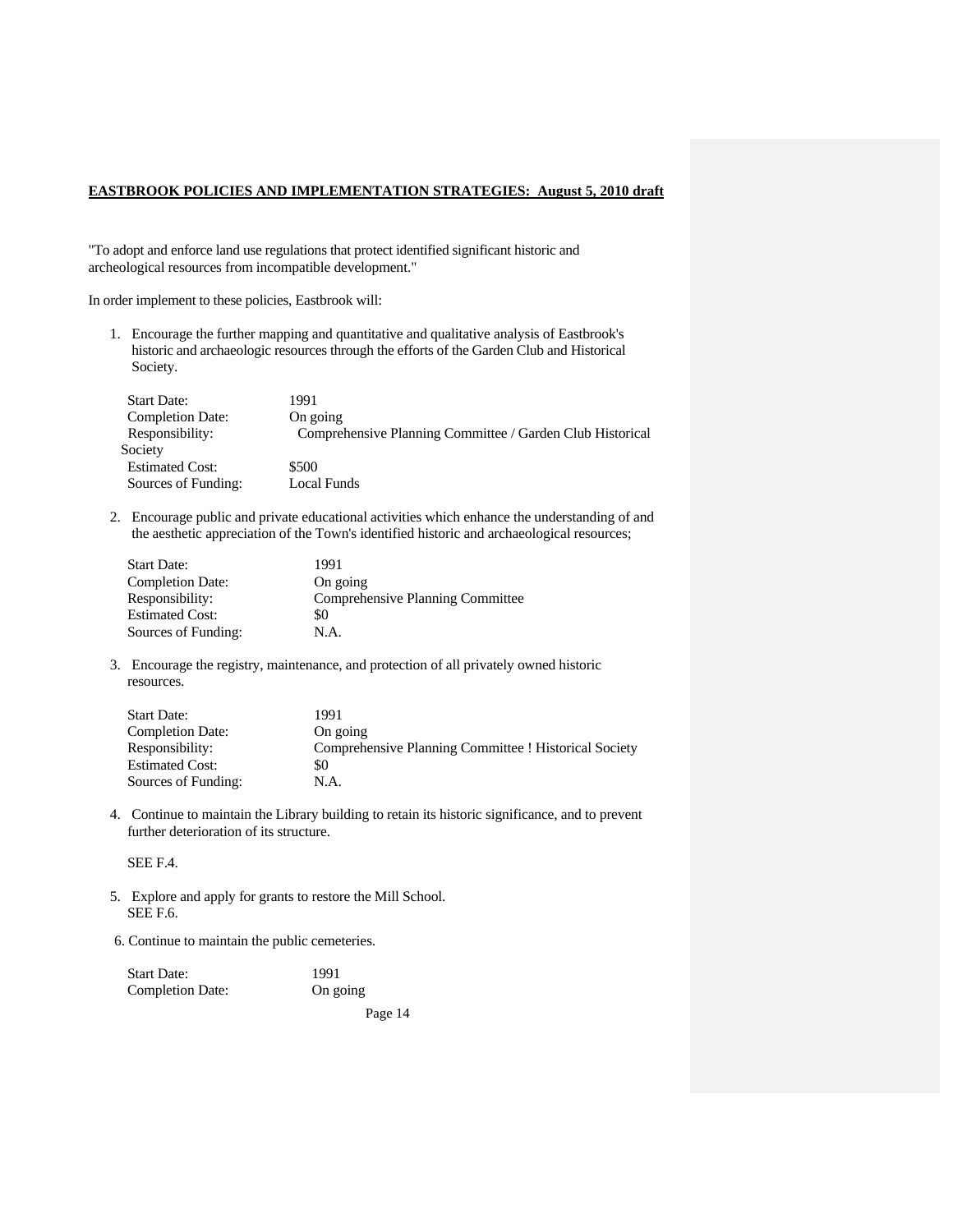Responsibility: Selectmen Estimated Cost: \$200 per year Sources of Funding: Local Funds

#### **L. LOCAL LAND USE POLICIES AND IMPLEMENTATION STRATEGIES**

#### **It is the policy of the Town of Eastbrook:**

"To adopt and periodically update an official Land Use Map which designates areas for future growth and development, areas where the rural character of the community will be protected and enhanced, and which protects vulnerable natural resources from the adverse impact of development, as part of the Town's adopted Comprehensive Plan."

"To adopt and enforce Land Use Regulations which direct future growth and development in areas identified as suitable and appropriate for such growth, and restrict future growth and development in areas where such activities have the potential of adversely affecting identified vulnerable natural resources, as recommended in the Town's adopted Comprehensive Plan."

In order to implement its Local Land Use Policies, Eastbrook will take the following actions:

1. Prepare and maintain an official Land Use Map designating the recommended Growth and Rural Areas contained in this Section of the Comprehensive Plan.

| <b>Start Date:</b>      | 1991                                                     |
|-------------------------|----------------------------------------------------------|
| <b>Completion Date:</b> | 1992                                                     |
| Responsibility:         | Planning Board / Consultant                              |
| <b>Estimated Cost:</b>  | See C.2                                                  |
| Sources of Funding:     | <b>State Implementation Grant I Local Matching Funds</b> |

2. The Town will revise its Zoning and Subdivision Ordinances to implement the dimensional, design, locational, and performance recommendations contained in the Proposed Land Use Plan.

| <b>Start Date:</b>      | 1991                                                     |
|-------------------------|----------------------------------------------------------|
| <b>Completion Date:</b> | 1992                                                     |
| Responsibility:         | Planning Board I Consultant                              |
| <b>Estimated Cost:</b>  | See C.2                                                  |
| Sources of Funding:     | <b>State Implementation Grant I Local Matching Funds</b> |

### **M. LOCAL FISCAL CAPACITY POLICIES AND IMPLEMENTATION STRATEGIES**

### **It is the policy of the Town of Eastbrook:**

"To develop and enhance its capacity to provide the most efficient and cost effective financing and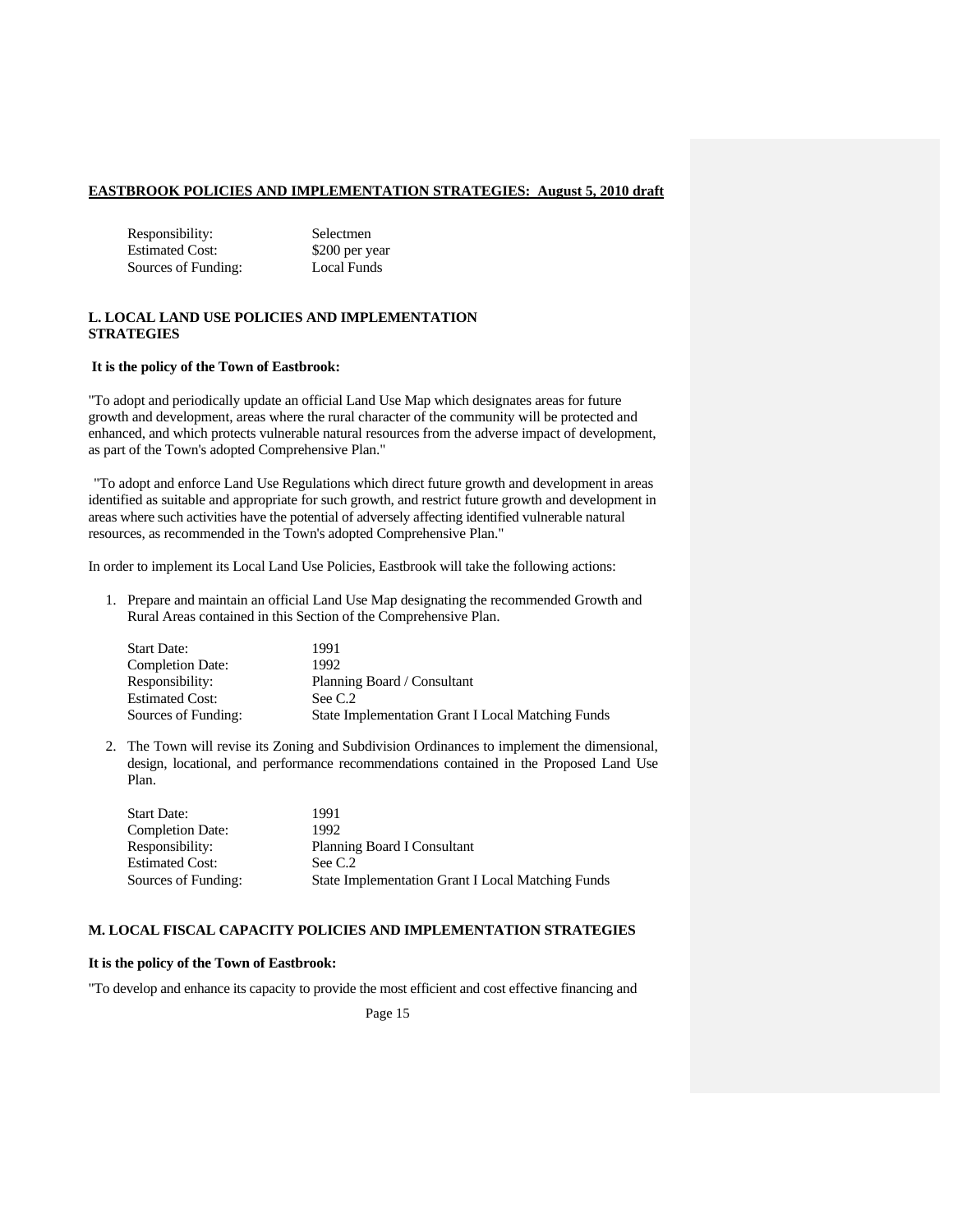operation of existing and future public facilities and services."

"To prepare, maintain, and annually update a 5 year Capital Improvement Program."

In order to implement Local Fiscal Capacity Policies, Eastbrook will take the following actions:

1. Develop a five year Capital Improvement Plan prioritizing the projects listed in the Proposed Capital Investment Plan.

| Start Date:             | 1991                                              |
|-------------------------|---------------------------------------------------|
| <b>Completion Date:</b> | 1992                                              |
| Responsibility:         | Selectmen / Other Elected and Appointed Officials |
| Estimated Cost:         | \$0                                               |
| Sources of Funding:     | N.A.                                              |

2. Develop and adopt an ordinance for assessing impact fees on developers consistent with State law and the Town's Capital Improvement Program.

| <b>Start Date:</b>      | 1991                                                |
|-------------------------|-----------------------------------------------------|
| <b>Completion Date:</b> | 1992                                                |
| Responsibility:         | Comprehensive Planning Committee / Planning Board / |
|                         | Consultant                                          |
| <b>Estimated Cost:</b>  | See C.2                                             |
| Sources of Funding:     | State Implementation Grant / Local Matching Funds   |

3. Draft a Tax Increment Financing agreement with any large-scale wind generator developer provided the proposed development is consistent with the comprehensive plan and it reflects the fiscal interests of the town.

| <b>Start Date:</b>      | 2010                           |
|-------------------------|--------------------------------|
| <b>Completion Date:</b> | 2010                           |
| Responsibility:         | Select board and town attorney |
| <b>Estimated Cost:</b>  | attorney's fees                |
| Sources of funding:     | general appropriation          |

**Formatted:** Numbered + Level: 1 + Numbering Style: 1, 2, 3, … + Start at: 1 + Alignment: Left + Aligned at: 0.25" + Tab after: 0.5" + Indent at: 0.5", Tab stops: Not at 2.58"

**Formatted:** Bullets and Numbering

**Formatted:** Indent: Left: 0.25", Tab stops: 0.5", Left + Not at 2.58"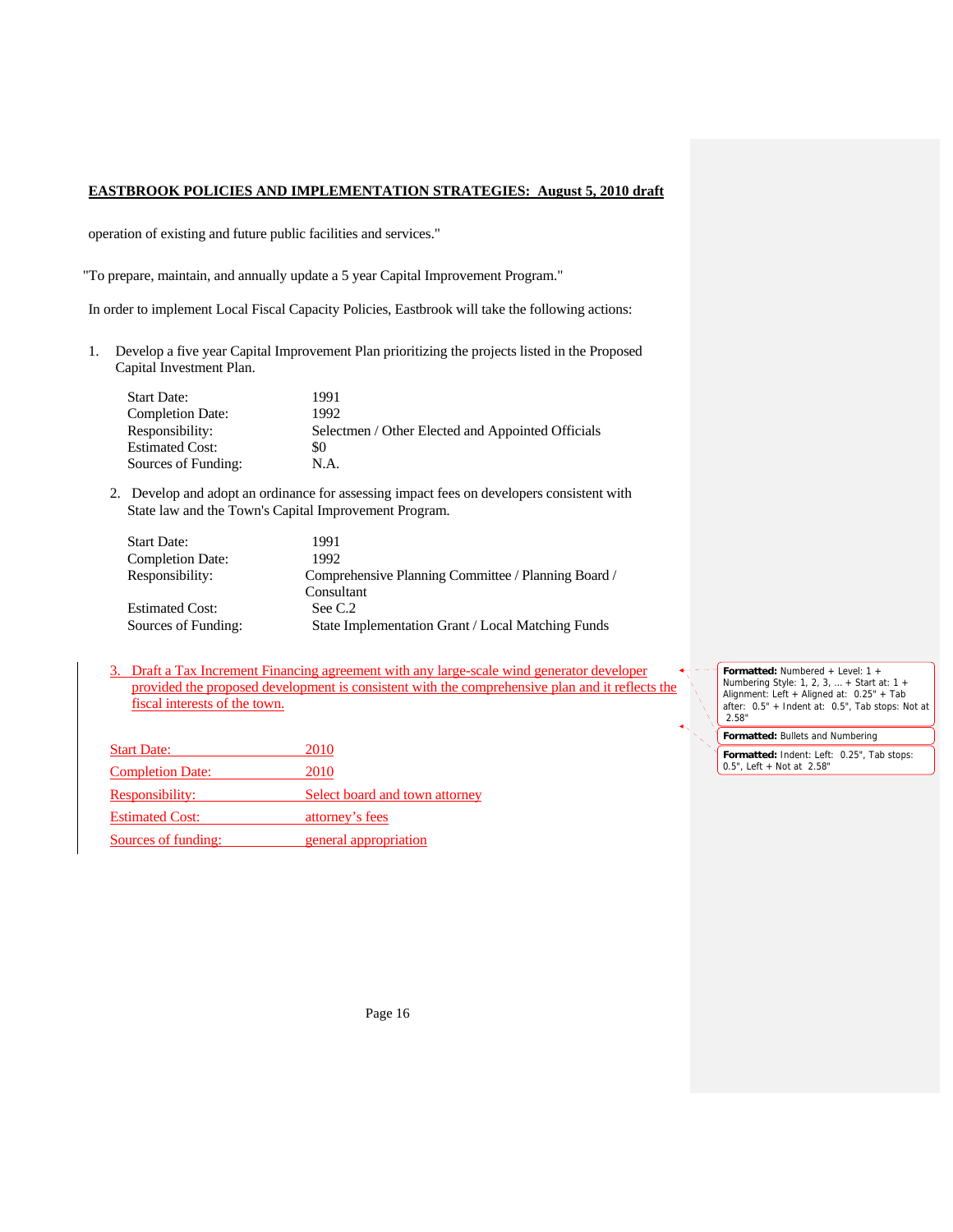# **SECTION VI: LAND USE PLAN**

# **A. INTRODUCTION**

The Community Planning Goals upon which the Land Use Plan described in this Section is predicated are:

- 1. Preservation of the Town's rural character;
- 2. Prevention of development sprawl and strip development;
- 3. Provision of affordable housing opportunities for all residents;
- 4. Provision of standards for wind energy facilities that minimize adverse environmental impacts
- 4.5. Encouragement of home occupations and small businesses appropriate to the character of the Town;
- 5.6. Protection of the Town's identified Critical Natural and Historic Resources; and
- 6.7. Encouragement of the evolution of a Village Center at Eastbrook Corner.

The planning process followed to develop the proposed Land Use Plan was as follows:

STEP 1. Calculation of the amount of growth likely to occur in Eastbrook during the next ten years and the amount of land required to support such growth;

- STEP 2. identification of those lands in Eastbrook which are unsuitable for future growth and development;
- STEP 3. Designation of Growth and Rural Areas as required by the State Law; and
- STEP 4. Recommendation of strategies by which to encourage growth in the designated Growth Area and to discourage inappropriate development in Rural Areas.

# **B. PROJECTED FUTURE GROWTH AND LAND NEEDED TO ACCOMMODATE**

In planning where and how growth should occur, a reasonable estimate of the amount of growth expected is required. Figure VII.1 shows Eastbrook's past, current and projected population levels, number of households, number of housing units, and household sizes.

It is estimated that the amount of land needed to accommodate Eastbrook's anticipated growth during the next 10 years is 10 acres. This acreage was calculated by first determining the number of new housing units required to house the projected year 2000 population level, then multiplying the number of required new units by the appropriate lot size. The following calculation alternatives were used to determine the number of new housing units needed:

# CALCULATION ALTERNATIVES: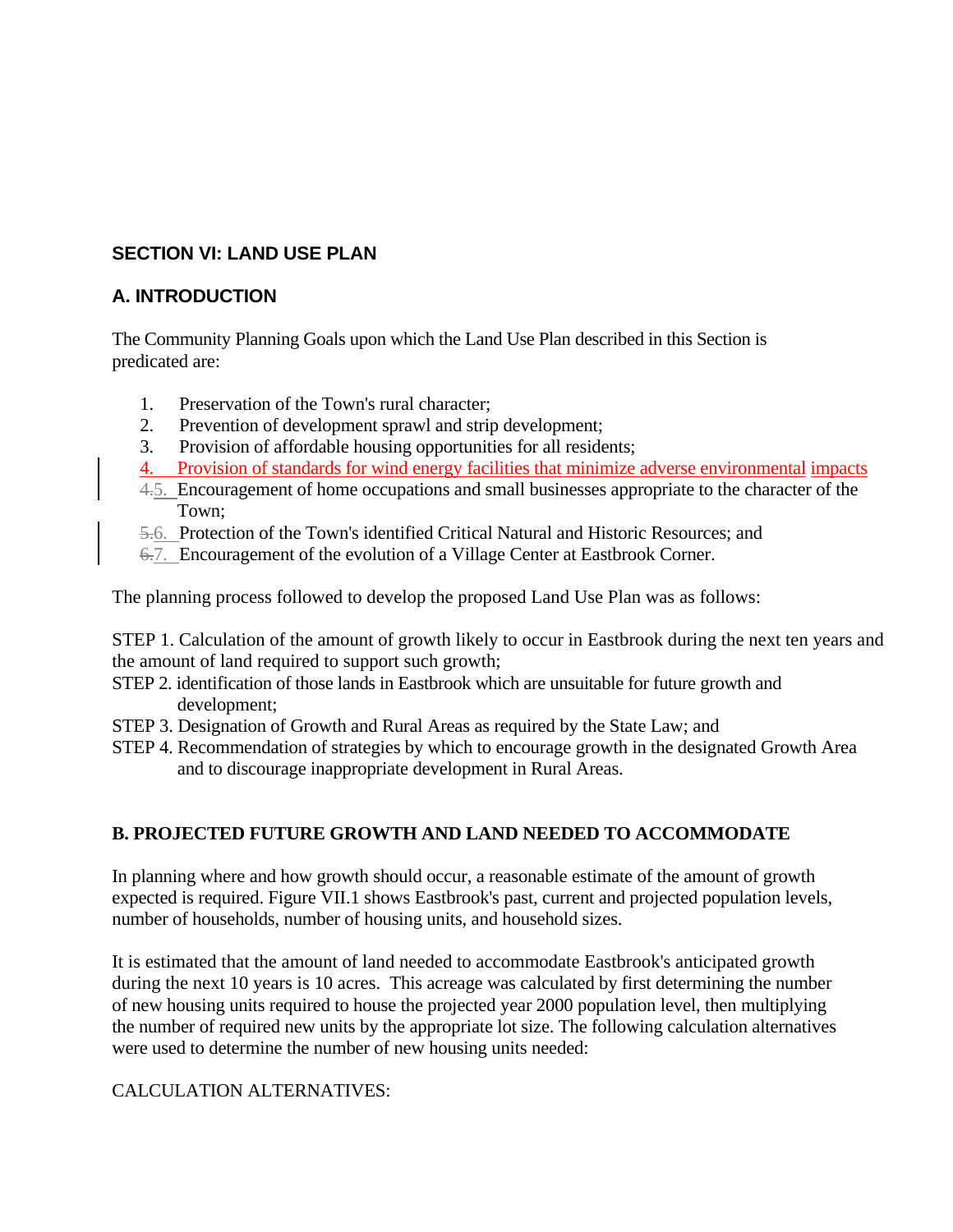- 1. Subtracting the number of housing units estimated to exist in Eastbrook in 1990 from the number of housing units projected for Eastbrook for the year 2000.
	- 111 2000 projected year-round housing units
	- 101 1990 estimated year-round housing units 10 year-round housing units needed
- 2. Dividing the difference between Eastbrook's projected year 2000 population and the Town's estimated 1990 population by the projected year 2000 average household size.
	- 329 2000 projected year-round population
	- 392 1990 estimated year-round population 27 persons

27 divided by 2.62 equals 10.30 required units.

- 3. Divide the difference between the actual number of year-round housing units in 1980 and the projected number of year-round units for the year 2000 by 20 years and then multiply by 10 years to get the number of units needed during the next 10 years.
	- 111 2000 projected year-round housing units
	- $\frac{91}{20}$  1980 actual year-round housing units
	- units

20 divided by 20 years equals 1 unit per year 1 multiplied by 10 years equals 10 year-round housing units

In summary, Eastbrook's population is expected to increase by twenty seven (27) persons in the ten (10) year period between 1990 and the year 2000, or 2.7 persons per year. Given a projected year 2000 household size of 2.62 person, 10.3 new housing units will be required to accommodate *these new*  residents. *Assuming one* (1) *acre per* housing *unit, 10.3 acres of* land will *have to* be developed to accommodate these new housing units.

| <b>FIGURE V8.1</b><br><b>EASTBROOK'S GROWTH STATISTICS</b> |                |
|------------------------------------------------------------|----------------|
| 1980 Population                                            | 252 persons    |
| 1990 Estimated Population                                  | 302 persons    |
| 2000 Projected Population                                  | 329 persons    |
|                                                            |                |
| 1980 Households                                            | 85 households  |
| 1990 Estimated Households                                  | 107 households |
| 2000 Projected Households                                  | 124 households |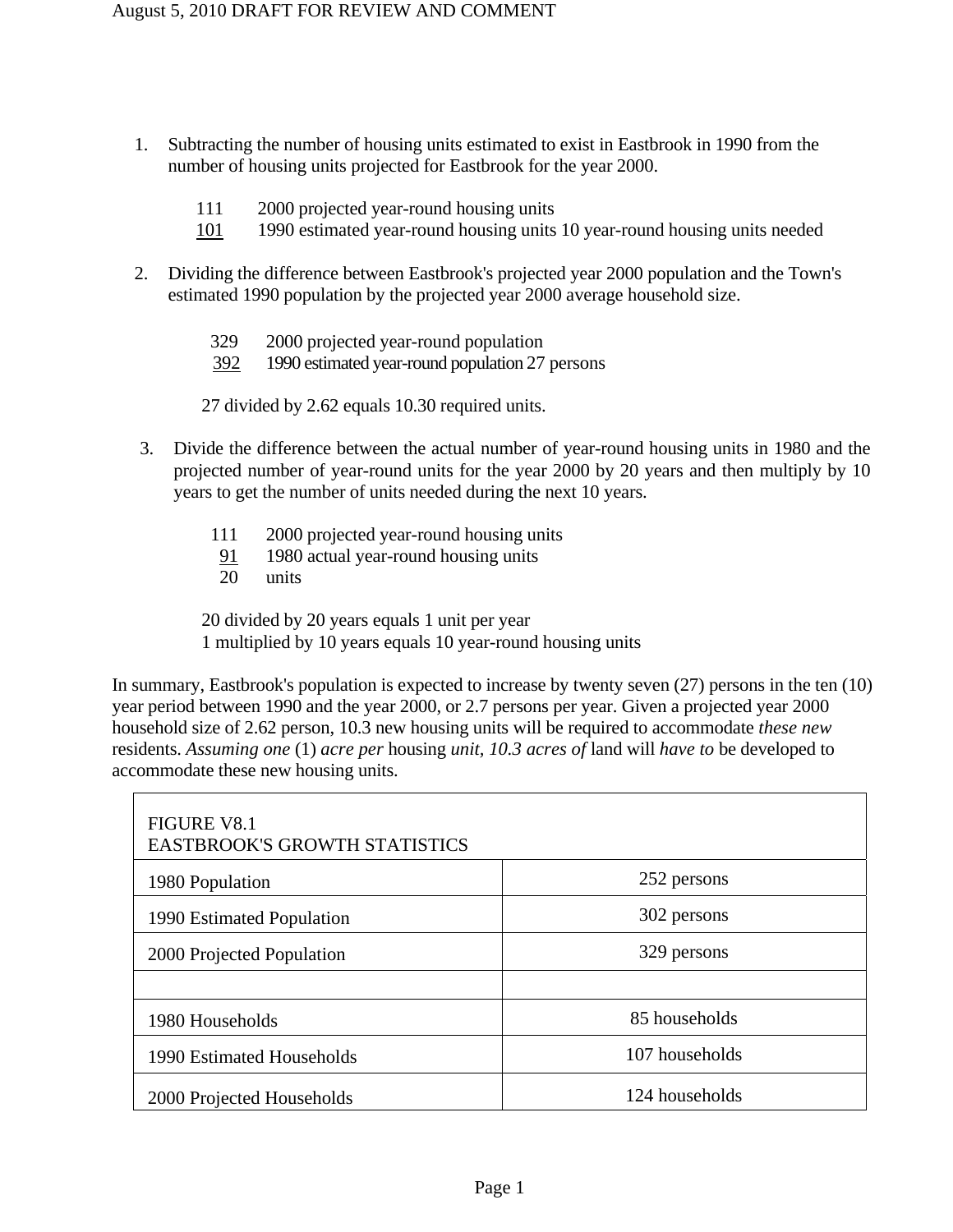| 3.08 persons |
|--------------|
| 2.82 persons |
| 2.62 persons |
|              |
| 91 units     |
| 101 units    |
| 111 units    |
|              |

# **C. LANDS IDENTIFIED AS UNSUITABLE FOR DEVELOPMENT**

Lands considered unsuitable for future growth and development in the Town of Eastbrook include the following areas:

- 1. Slopes over 15%;
- 2. Flood Plains;
- 3. Soils rated as unsuitable for sub-surface sewage disposal;
- 4. Freshwater wetlands;
- 5. Sand and gravel aquifers;
- 6. Deer wintering areas;
- 7. Bald eagle nesting sites;
- 8. Public lands;
- 9. Conservation easements; and
- 10. Parcels under the Tree Growth Tax Law.

The above areas were mapped and their relative size, distribution, and location are shown on the following maps which occur at the end of this section (see also: (http://www.hcpcme.org/eastbrook/index.htm ):

- 1. PHYSICALLY RESTRICTED LANDS;
- 2. ENVIRONMENTALLY SENSITIVE LANDS;

3. LANDS SUITABLE FOR LARGE-SCALE WIND GENERATION FACILITIES; and

2.4. SOCIO-ECONOMICALLY RESTRICTED LANDS.

A composite of the three maps listed above, entitled LAND UNSUITABLE FOR DEVELOPMENT, was prepared and is also included at the end of this Section.

# **D. DESIGNATED GROWTH AREA**

Eastbrook's designated Growth Area is that area considered the most desirable and capable of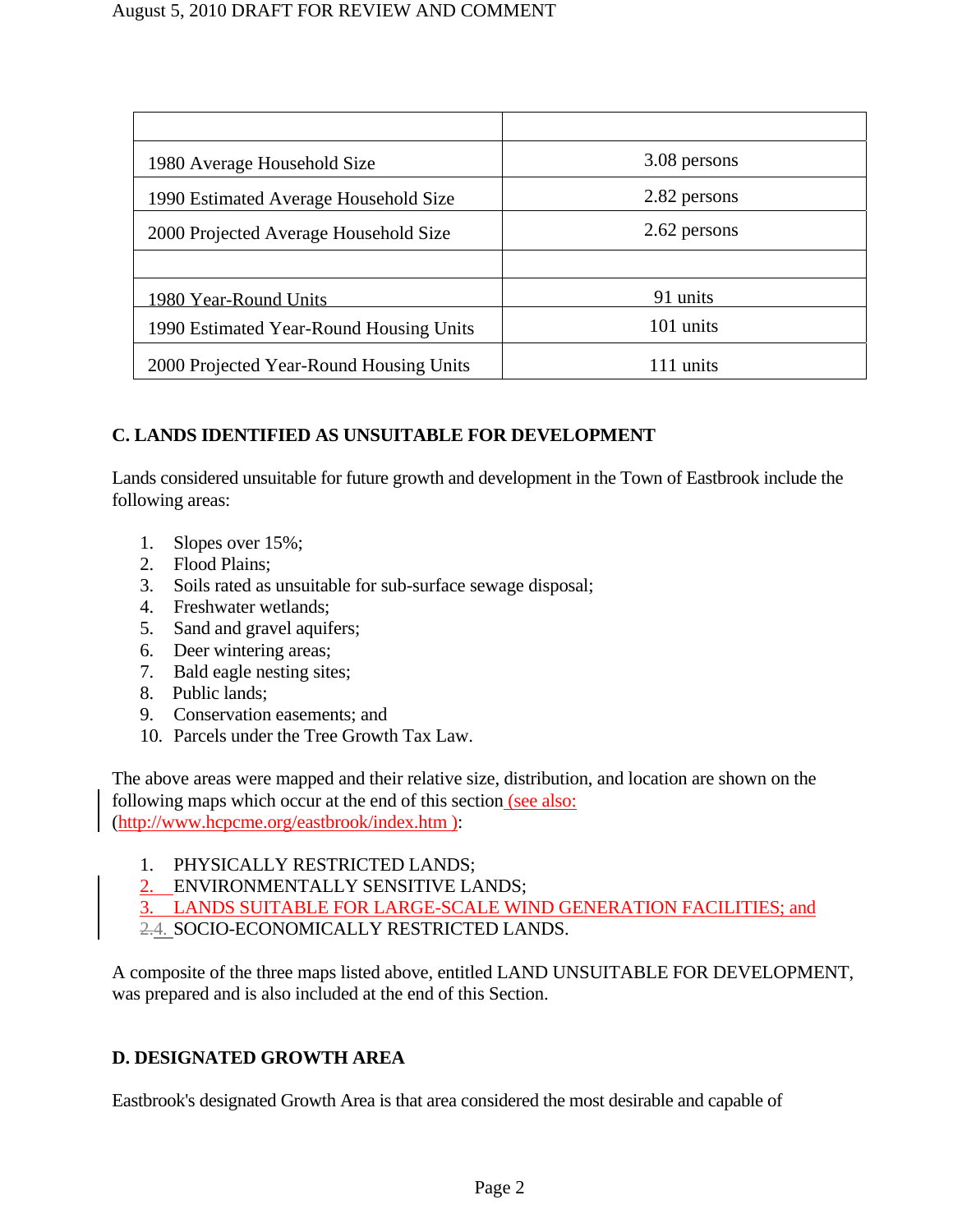handling the growth and development projected to occur during the 10 year period.

The criteria used to determine the locations of the Town's designated Growth Area were:

- 1. The suitability of the land for development;
- 2. The status of adjacent land and any adjacent Critical Natural Resources.
- 3. The degree to which the proposed Growth Area would complement existing Public Facilities and current land use patterns; and
- 4. A sufficient acreage to accommodate the amount of growth projected to occur.

Based on the above criteria the area around Eastbrook Corner was selected as the Town's future Growth Area. The selected Growth Area is described as being that area bounded by a line 500 feet on the westerly side of and running parallel to Route 200 beginning at a point directly across from the southern property line of the Grange Hall to the Mill Stream, a line 500 feet on the easterly side of and parallel to Route 200/Sugar Hill Road from the southern property line of the Grange Hall, to the Mill Stream, at the outlet of the Scammons Pond. This area is approximately 50 acres in size and is considered capable of accommodating the existing land uses, the needed additional 10 housing units, as well as possible future compatible commercial uses.

# **E. DESIGNATED RURAL AREA**

All other lands within the Town are designated as Rural Areas and are further classified into the following rural sub-areas:

# **1. FOREST RESOURCES MANAGEMENT**

Any parcel currently registered under the Tree Growth Tax Law was included in the Forest Resources Management Area. In this Sub-Area a minimum lot size of 10 acres is proposed. This Area includes over 50% of the Town's total area. The purpose of this classification is to protect the forest resources which are important to the Town's economy and rural character.

# **2. ROADSIDE RURAL RESIDENTIAL**

All land with frontage on a public road was included in the Roadside Rural Residential Area. In this Area a minimum lot size of 2 acres with a minimum 200 foot road frontage is proposed. Future development is proposed to be back at least 100 feet from the road and a vegetative buffer between the road and the building will be required. Existing one-acre lots would be grandfathered. The purpose of this area is to preserve the rural roadways and vistas which contribute to Eastbrook's rural character. In addition, it should contribute to safety by reducing the number of driveways onto public roads.

# **3. RURAL RESIDENTIAL**

This area would include the remainder of the land in town. The present minimum lot size of one acre and existing setbacks would be kept. The purpose of this area is to allow landowners maximum flexibility while keeping development off major roads.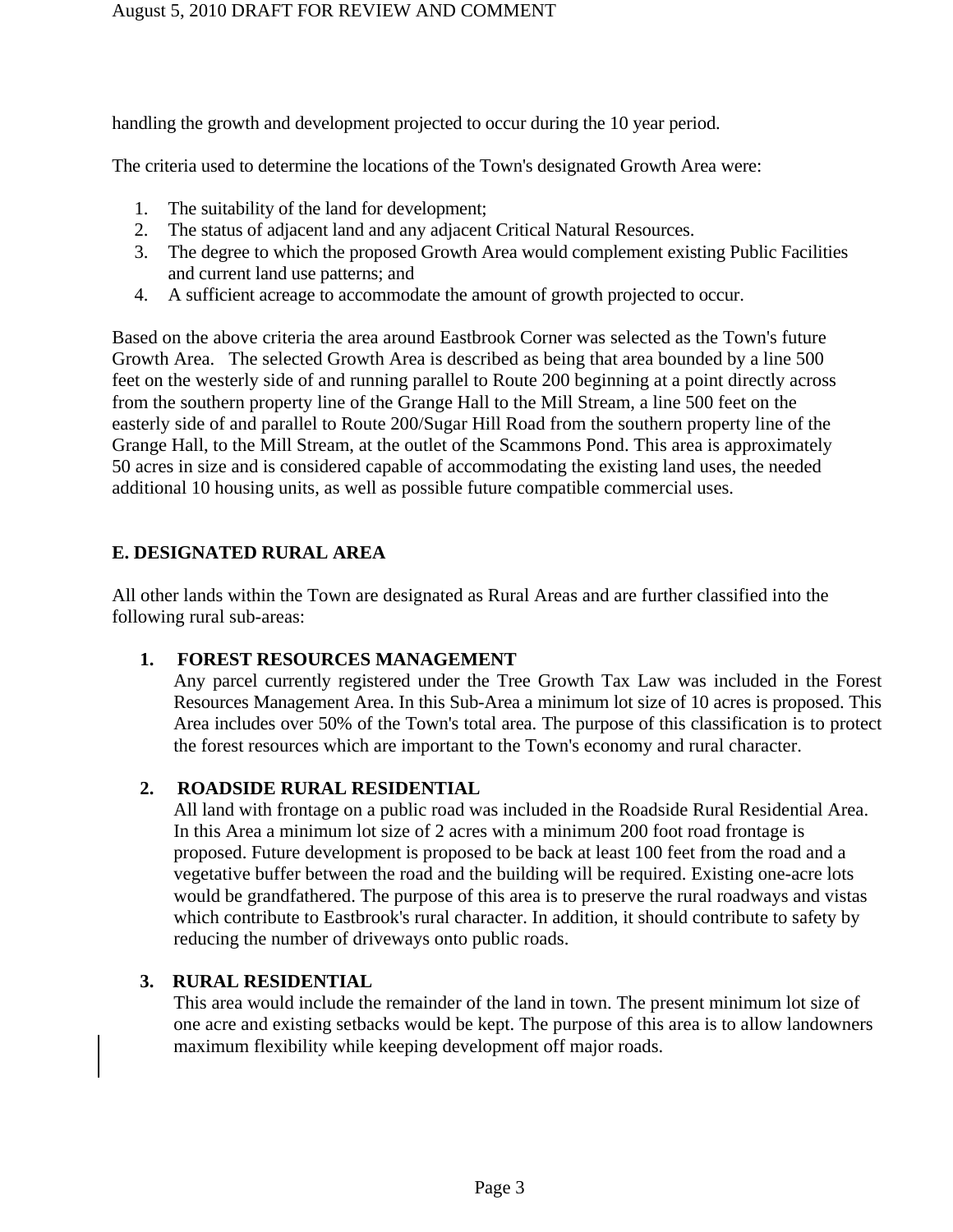# **F. PROPOSED VILLAGE CENTER/GROWTH AREA IMPLEMENTATION STRATEGY**

Although the Comprehensive Planning Committee feels that projected growth for the next ten years does not warrant the designation of a specific growth area, it is a goal for the community to encourage the evolution of a Village Center at Eastbrook Corner.

Within this designated growth area, there would be a minimum lot size of 1 acre. Present setbacks and road frontage requirements would be maintained. Future subdivisions, for other than immediate family members, would be limited to a maximum lot size of one acre. This Growth Area would be designated as a Village Center/Historic Preservation District. Two of the buildings in this area are on the National Register of Historic Places and several others are of historic significance to the town. All new development within this area would have to be reviewed by an Architectural Review Board in accordance with standards to be developed by such Board.

The Planning Board will designate two areas within or nearby this Growth Area where Manufactured Housing Parks would be allowed, in accordance with the Manufactured Housing Law (Title 30-A, Section 4358). Manufactured Housing Parks would be prohibited elsewhere in town, although single lot manufactured housing would be allowed.

Although home occupations will be allowed throughout town, appropriate sSmall businesses will be encouraged only in the Village Center. The Planning Board will draw up specific descriptions of what type of businesses will be allowed. The Committee envisions that small stores, laundromats, barber shops and offices would be allowed in this area if they had fewer than 10 employees and less than 2000 square feet of floor area.

Home occupations would be allowed in all zones (in both growth and rural areas) except the shoreland Resource Protection zone. The plan recommends that standards for home occupations allow up to two employees who live off-premises in addition to household members. The zoning standards would require buffering of outdoor materials and equipment storage areas.

# **G. PROPOSED RURAL AREA IMPLEMENTATION STRATEGY**

The remainder of the town, not designated as the Village Center, would be designated as the Town's Rural Area. In the interest of protecting the rural character of the town while allowing maximum flexibility, the Rural Area is divided into three four sub-areas.

# **1. FOREST RESOURCES PROTECTION AREA**

Any parcel currently registered under the Tree Growth Tax Law would be included in the Forest Resources Protection Area. In this area, the Committee recommends a minimum lot size of ten (10) acres, should the owners choose to come out of tree growth and develop these lands. This Area will include over fifty percent (50%) of the town's total area. The purpose of these regulations is to protect the forest resources which are important to Eastbrook's economy and rural character.

# **2. ROADSIDE RURAL RESIDENTIAL AREA**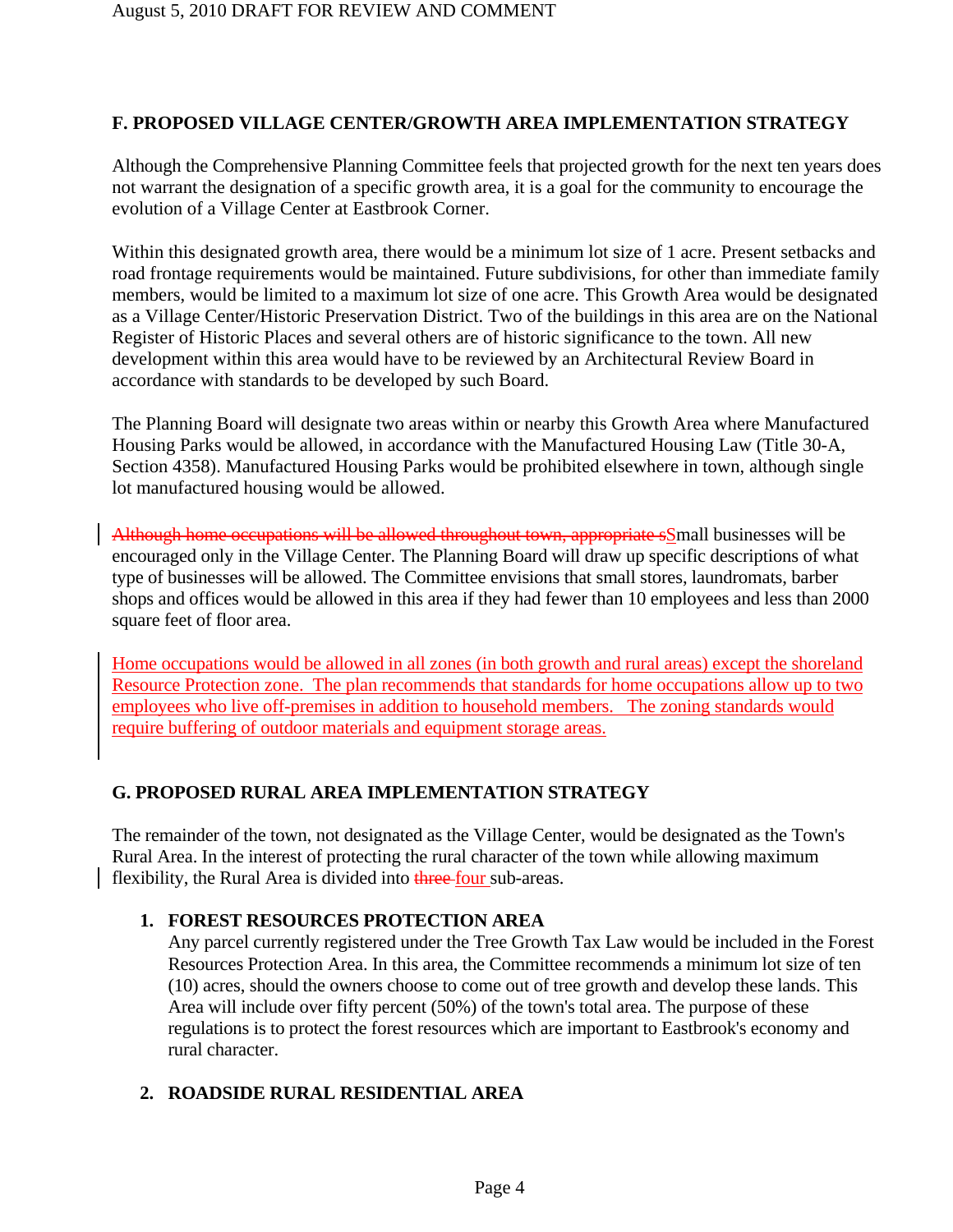Any land with frontage on a public road would be included in this area. In the Roadside Rural Residential Area, there would be a minimum lot size of two acres with 200 foot road frontage for new development. Buildings would be set back at least 100 feet from the road. Proposed developments with forested frontage would be required to retain a 50 foot vegetative screen between the road and proposed buildings. Exiting one-acre lots would be grandfathered. The purpose of this area is to preserve the rural roadways and vistas which contribute to Eastbrooks' rural character. In addition, it should preserve road safety by reducing the frequency of driveways onto public roads.

# **3. RURAL RESIDENTIAL AREA**

This area would include the remainder of the land in town. The present minimum lot size of one acre and existing setbacks would be kept. The purpose of this area is to allow landowners maximum flexibility while keeping development off major roads.

# 4. LARGE-SCALE WIND ENERGY FACILITY AREA

These facilities would be permitted in all rural areas outside of the shoreland subject to strict standards. The plan recommends the town's land use ordinances include provisions for the following:

- a. setbacks that assure that no tower falls onto an adjoining property, road; or right-of-way
- b. natural resource protection measures;
- c. erosion control;
- d. noise control measures;
- e. measures to minimize adverse impacts on scenic views;
- f. coordination of local permitting with Maine DEP review standards; and
- g. certification of design safety standards.

To simplify the implementation of these and related standards, the plan recommends that the town enact a stand-alone wind energy facility ordinance. The current land use ordinance would require minor revisions to assure that wind energy standards are cross-referenced. The zoning map would be revised to show where the large scale facilities would be permitted. There would be clear definitions of the various types of wind energy facilities. These would distinguish between small wind energy systems (SWES) and larger systems.

The SWES, which are primarily for private residential use, would be allowed in all zones where residences are allowed. The plan recommends that the standards for SWES assure that they are located in a manner that assures they have no undue adverse impact on adjoining properties. In addition to adequate setbacks, this will also involve assuring they meet noise, shadow flicker, and operational safety standards.

# **H. PROPOSED RESOURCE PROTECTION STRATEGY**

In order to protect identified significant areas and vulnerable natural resources which occur throughout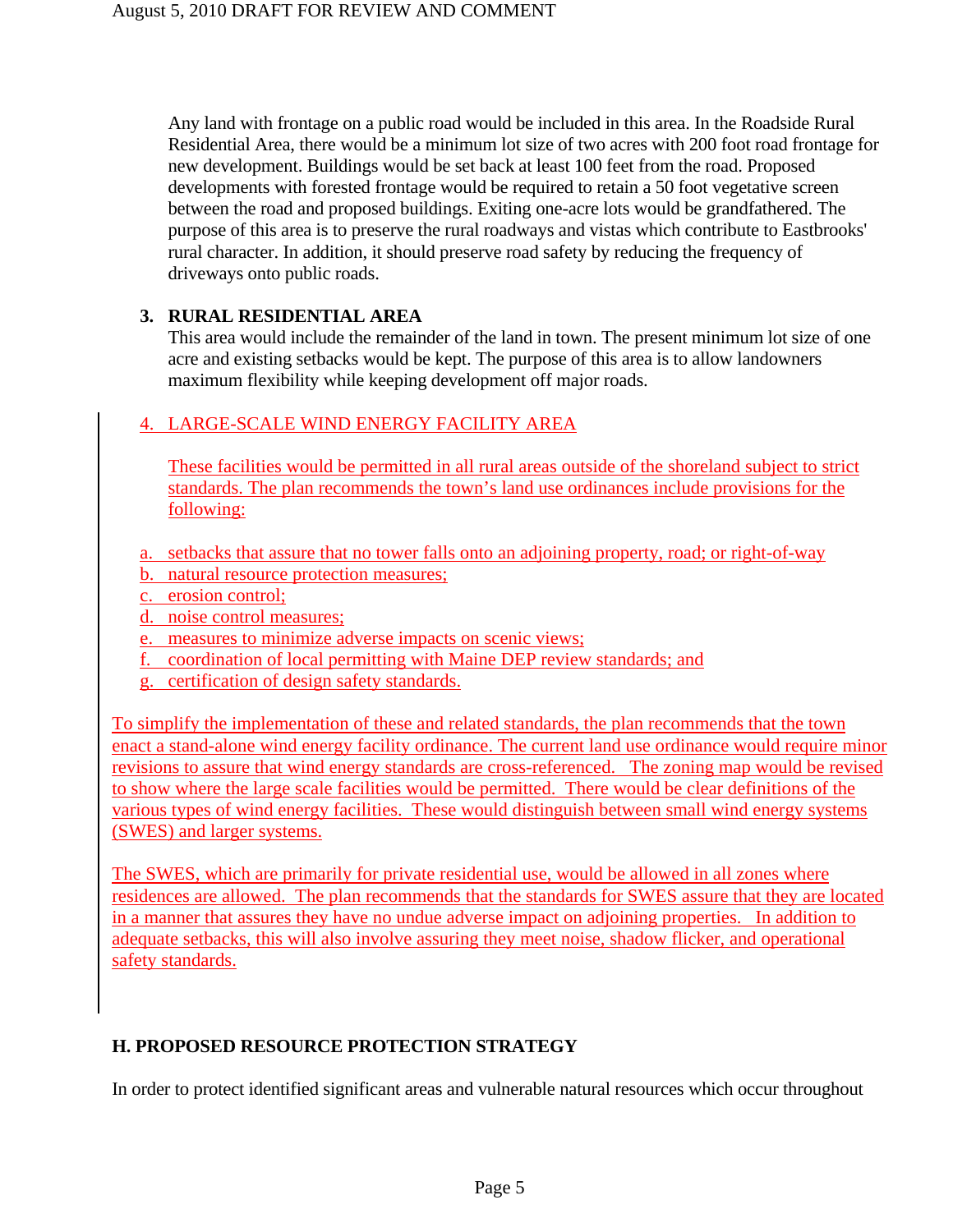town, the Committee recommends special regulations for the following areas. These areas are intended to overlay and take precedent over the proposed Growth or Rural Areas.

## 1. **RESOURCE PROTECTION ZONE**

The designated Resource Protection Areas and regulations required by the mandatory State Shoreland Zoning Law will be maintained. The small portion of the quarter-mile circle around one of the identified eagles` nest, not currently zoned as Resource Protection, will be added to this area, as well as additional freshwater wetlands which are not included on the present Zoning Map.

### 2. **SHORELAND RESIDENTIAL ZONE**

The existing Shoreland Residential Zones will be maintained with a minimum lot size of two acres and 100 feet waterfront setback.

# **3. GROUNDWATER PROTECTION ZONE**

A Groundwater Protection Zone is recommended for lands within 500 feet of the Town's mapped sand and gravel aquifers. New development in these areas will be required to prove to the Planning Board that they will not negatively impact Groundwater Resources as a condition of receiving a permit. Standards for the documentation and expert testimony required to meet this burden of proof will be developed and will be incorporated into the Town's Zoning and Subdivision Ordinances.

# **I. ADDITIONAL GROWTH MANAGEMENT RECOMMENDATIONS**

In addition to designating proposed growth and rural areas and making specific recommendations regarding minimum lot size, setback and frontage requirement, the following recommendations are made to help define and differentiate Growth and Rural Areas:

- 1. Require all new subdivisions to be of limited size (less than ten (10) lots) and require a minimum ten percent (10%) common open space reservation;
- 2. Require that undevelopable and sensitive areas be excluded from minimum lot size calculations; and
- 3. Reducing the number of curb cuts in all new subdivisions to no more than one (1) if the road frontage is eight hundred (800) feet or less and no more than two (2) if the road frontage is greater than eight hundred (800) feet.
- 4. Require specific environmental impact assessments as exhibits in the subdivision and site plan review process.
- 5. Require a maximum lot size of one (1) acre in the designated growth area.

# **J. CONSISTENCY WITH STATE GROWTH AREA REQUIREMENTS**

The following is a review of the State's requirements for designating growth areas and a discussion of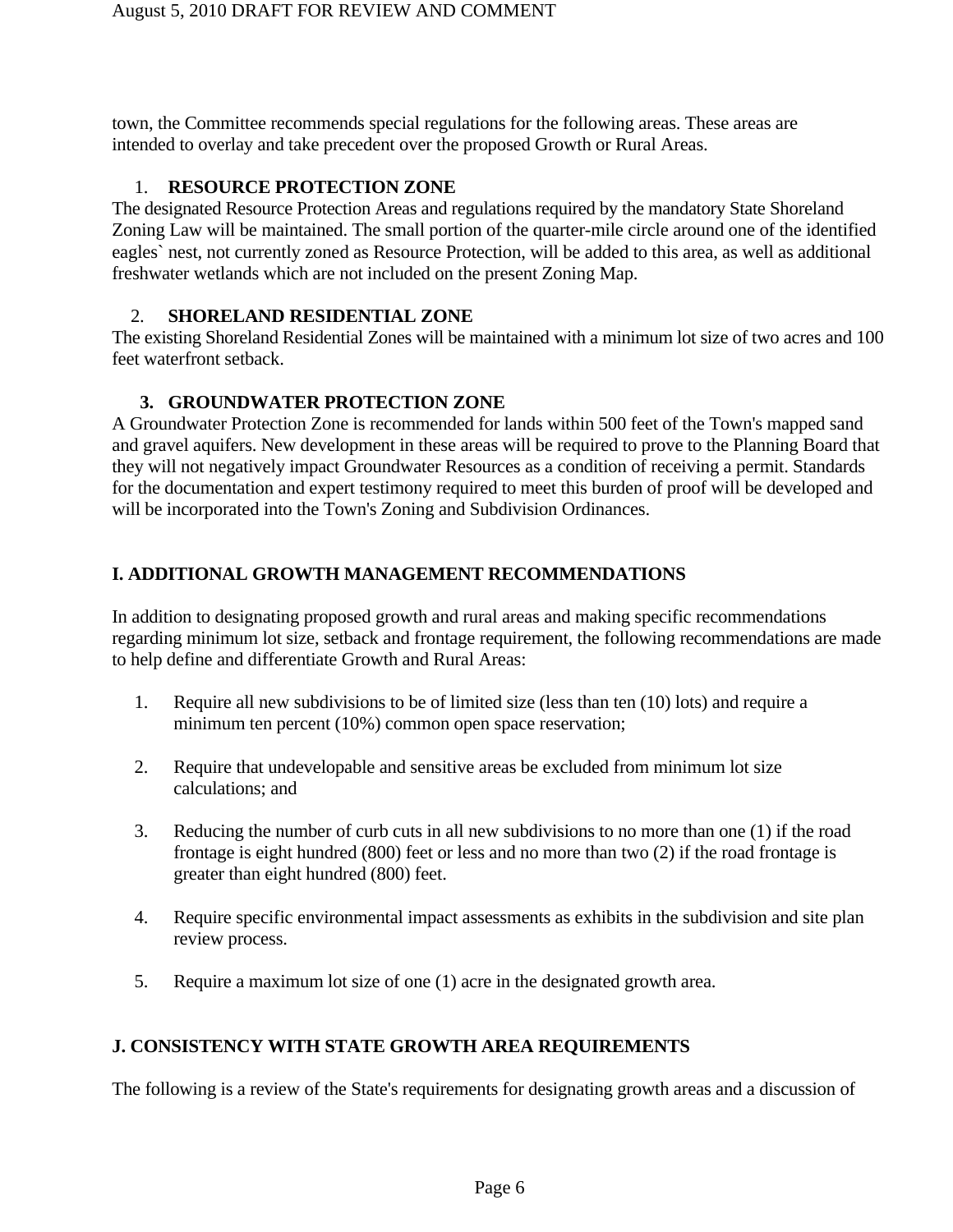### August 5, 2010 DRAFT FOR REVIEW AND COMMENT

how Eastbrook's designated Village Center is consistent with these requirements:

State Requirement #1: Growth areas must be limited to land areas within which public facilities and services are efficiently provided or can be efficiently provided during the planning period.

The primary services offered by the town which would be affected by further development are road maintenance, fire emergency service and school bus service. Development within the proposed Village Center, being central to the Fire Station and near the school, should not increase the costs of these services.

State Requirement #2: Growth areas must be limited to land areas that are physically suitable for development or redevelopment.

The Village Area was selected from land identified as being suitable for development. All land unsuitable for development was excluded, as much as possible, from the Village Area. Any area considered unsuitable within the proposed Village Area will be zoned as Resource Protection.

State Requirement #3: Growth areas must include enough land area suitable for development or redevelopment to accommodate all growth and development planned to occur during the planning period, based on the plan's policies and implementation strategies.

Since the proposed Village Area includes over 50 acres, and since only ten 110) new units are projected, there is abundant room in this area to accommodate the predicted growth.

State Requirement #4: Growth areas must be limited to an amount of land area and a configuration that will encourage compact, efficient development patterns and discourage development sprawl and strip development along roads.

Although the proposed Village Area is larger than the amount of land needed to accommodate future growth, it should be noted that this area contains existing development, wetlands and inaccessible land. The configuration of this area discourages development sprawl.

State Requirement #5: Growth areas may not include an unreasonable proportion of the municipality's total land area - that is, growth areas must not include so much land area as to encourage development sprawl or to hinder the efficient provision of public services.

The proposed Village Area is a very small fraction of the Town's total land area.

# **K. CONSISTENCY WITH STATE RURAL AREA DESIGNATED REQUIREMENTS**

The following is a review of the State's requirements for designating rural areas and a discussion of how Eastbrook's designated rural areas are consistent with these requirements:

State Requirement #1: Rural areas must include agricultural and forest lands important to the local or regional economy.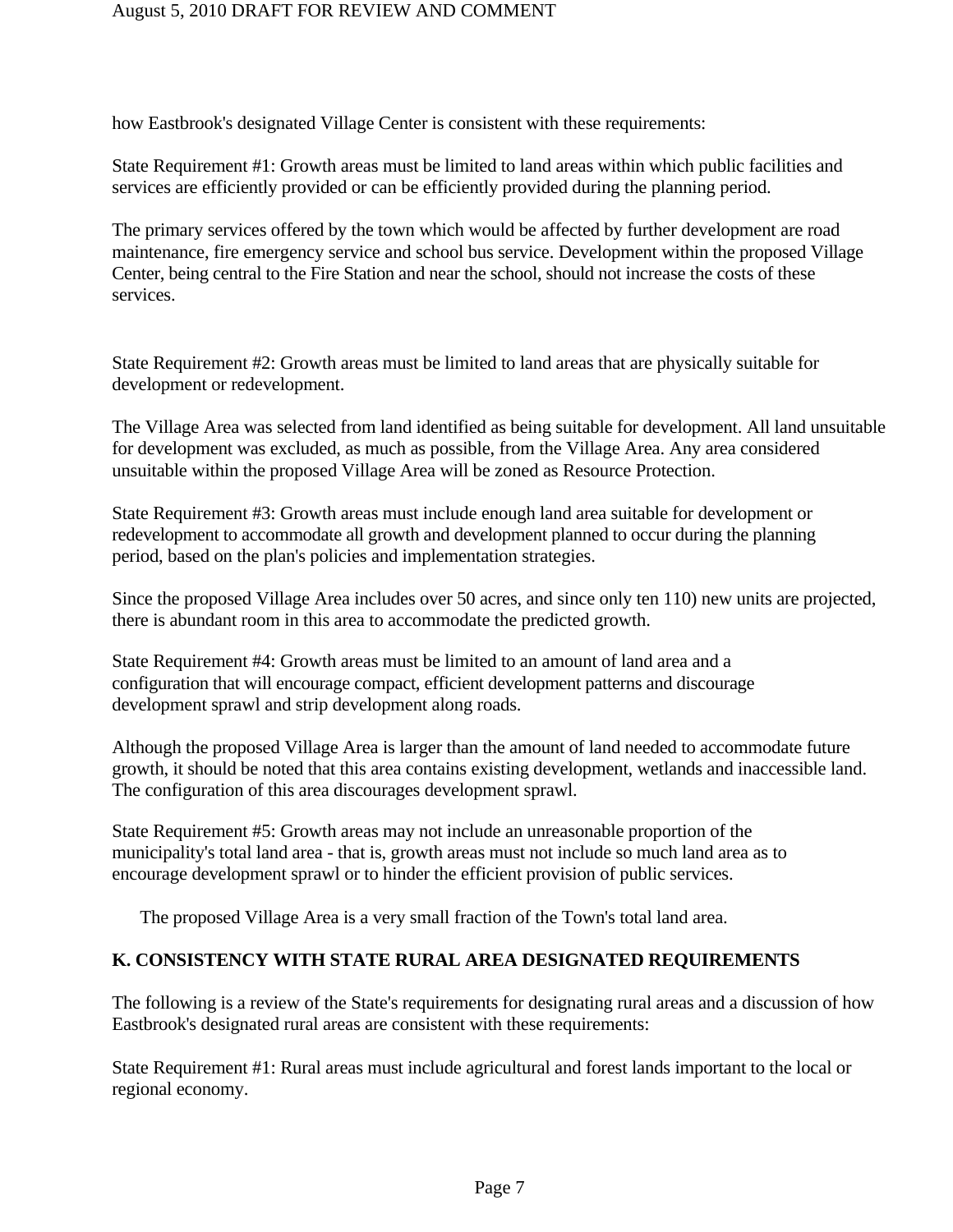All of the Town's Tree Growth Tax Law parcels, amounting to more than 50% of the Town's area, are designated as Rural Area. Thus, in addition, all of the Town's major private blueberry fields and Christmas tree orchards are included in the Rural Area.

State Requirement #2: Rural areas must include land areas consisting of large areas of contiguous open space, farmland, or forestland. They must include land areas in which the predominant pattern of development is intended to consist of very low intensity development broadly dispersed within what would otherwise be rural landscape. They must also include land areas containing other rural resources that significantly contribute to the municipality's rural character.

The proposed Rural Area includes the Town's large corporate forestland tracts, as well as the Town's extensive freshwater wetland system. No development of freshwater wetlands is allowed and a 5 acre minimum lot size is proposed for the large Tree Growth Tax Law parcels. In addition, the State Game Management Area is included as a Resource Protection Zone within the Rural Area. No development is allowed in this area.

State Requirement #3: Rural Areas must include land areas in which the municipality can ensure that the level and type of development will be compatible with maintenance of rural character and will not constitute or encourage development sprawl or strip development along roads.

As indicated earlier, Eastbrook is not expected to experience any significant growth during the next 10 years. The current land use pattern in Eastbrook is one of linear residential development along public roads mixed with blueberry fields and forestland. To maintain this rural character and to prevent higher densities, incompatible uses, and strip development, the Town will:

- a. Limit future commercial development to the Village Center;
- b. Locate future manufactured housing parks within or adjacent to the Village Center;
- c. Require 2 acre minimum lots with 200 foot frontage on public roads outside the Village Center;
- d. Require 50 foot vegetative buffers along public roads; and
- e. Enact standards that assure that large-scale wind energy facilities will have a minimum environmental impact on the town.

State Requirement #4: Rural areas may include, but may not be limited to, land areas containing natural resources and scenic open spaces that are intended to protected.

The Rural Area proposed, contains the majority of the areas required to be zoned as Resource Protection under the State Mandatory Shoreland Zoning Law, (Title 38, MRSA, Sections 435448} as well as areas and resources regulated under the Natural Resource Protection Act (Title 38, MRSA, Sections 480-A - 480-T).

State Requirement #5: Rural areas may not include land areas in which a significant portion of the municipality's future residential development is planned to occur. Nor may they include land areas in which the municipality plans the occurrence of large-scale or widespread residential development that would alter the municipality's rural character.

**i**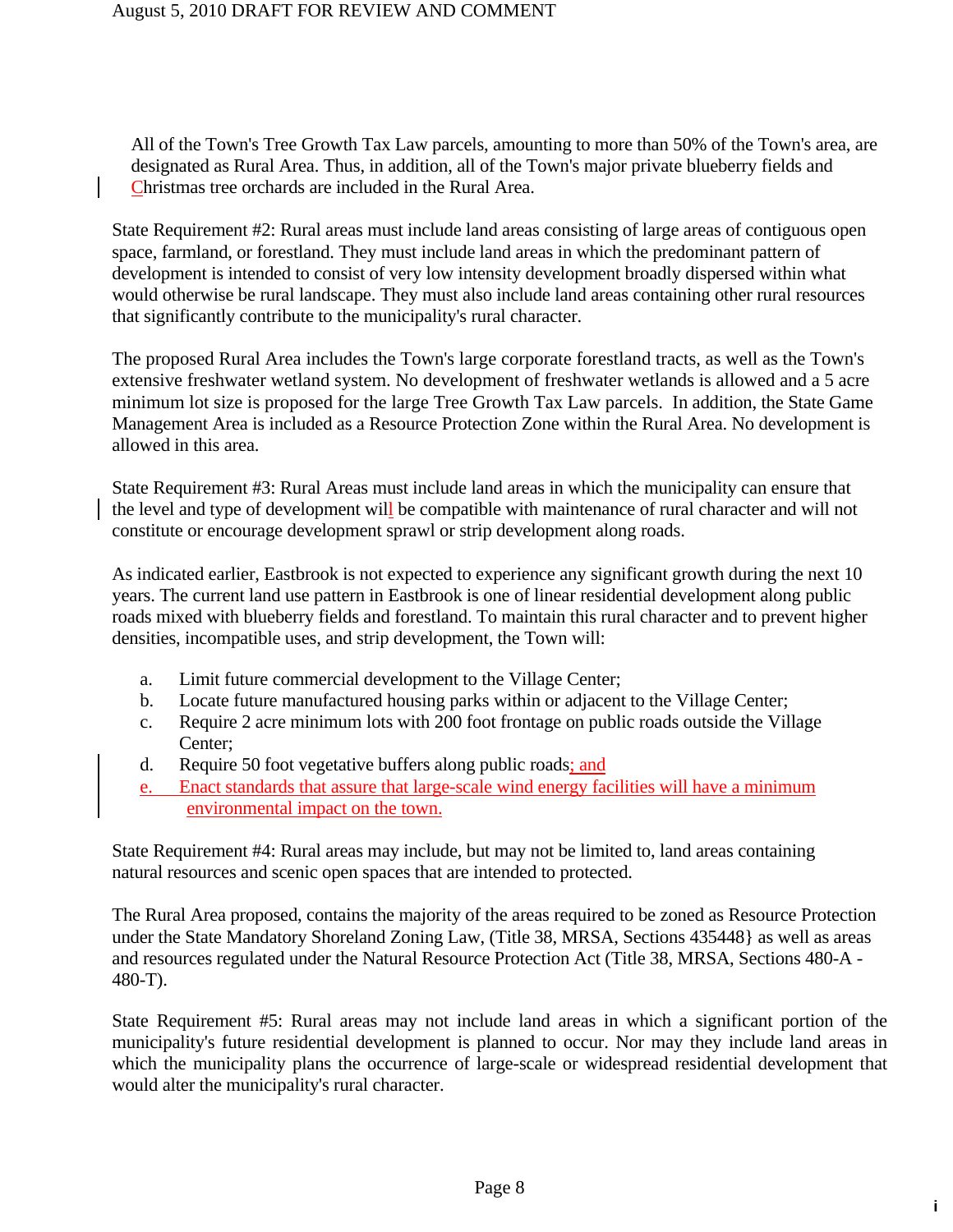The Rural Areas proposed can easily accommodate the projected 10 housing units without altering the Town's rural character. Assuming that part of the projected growth will be attracted to and occur within the proposed Village Area, the remaining development in the Rural Area will not result in any significant alteration of the Town's rural character.

# **L. CONSISTENCY WITH LOCAL GOALS**

The Comprehensive Plan Advisory Committee set forth several goals for Eastbrook's Comprehensive Plan which have *been* addressed in the process of developing the Land Use Plan. These goals include:

1. To preserve the rural character of the Town of Eastbrook;

This goal is addressed by several parts of the proposed Land Use Plan. First, it places restrictions on the development of Tree Growth Tax Law parcels, with the intent of keeping these areas in forestry management or, in the case of development, to give the town more control over them. Second, two acre zoning along public roads forces any new development along roads to be set back from the road and less visible to the traveling public.

2. To encourage working farms in the Town of Eastbrook:

This goal was difficult to reconcile with the Committee's desire to preserve the maximum freedom of choice for landowners since protecting farms implies restricting their development. In addition, the Committee in recognizing the importance of providing affordable housing opportunities noted, that requiring large lot sizes to discourage development on farms would have significantly raised the average cost of a lot in Eastbrook. It is felt that with the limited amount of growth predicted, development likely to occur on currently farmed parcels within the next 5 years will not significantly impact the active farms in the town. In fact, it may help them by allowing them to sell off unproductive land, the profits from which can help support the farming operation.

**i**

**i**

3. To continue to provide affordable housing for Eastbrook residents;

This goal has been addressed in several ways in the proposed Land Use Plan. First, one acre lots are allowed in most of the developable areas of town. Additionally, manufactured housing will be allowed on all single lots and two areas for manufactured housing parks will be designated pursuant to the Manufactured Housing Law of 1989 (Title 30-A, Section 4358).

4. To encourage home occupations and small businesses appropriate to the character of Eastbrook; and

To encourage appropriate home occupations and small businesses, the Planning Board will draw up appropriate performance standards and limit compatible, commercial development to the proposed Village Center.

5. To protect the Natural Resources of Eastbrook;

The proposed Land Use Plan provides for the protection of natural resources by locating the proposed